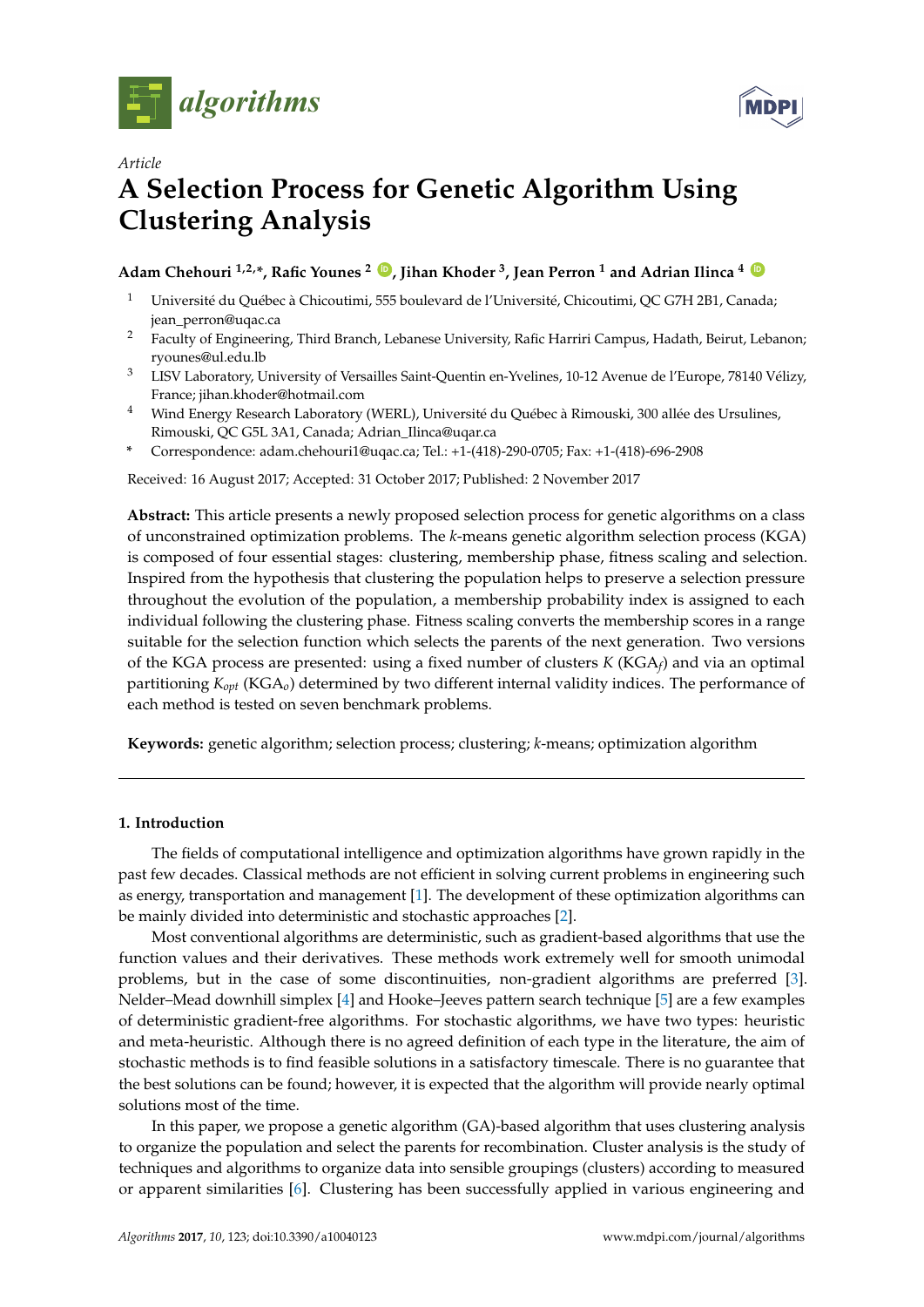scientific disciplines such as biology, medicine, machine learning, pattern recognition, image analysis and data mining [\[7,](#page-12-6)[8\]](#page-12-7). The performance of a newly proposed selection process named the *k*-means genetic algorithm selection process is investigated on a class of unconstrained optimization problems. The KGA technique is composed of four essential stages: clustering, membership phase, fitness scaling and selection. The authors postulate that clustering the evolving population can help preserve a continuous selection pressure throughout the evolution process. A membership probability index is allocated to each individual following the clustering phase. Fitness scaling alters the membership scores into a range suitable for the selection function, which selects the parents of the succeeding generation. Two versions of the KGA technique are examined: using a fixed number of clusters *K* (KGA*<sup>f</sup>* ) and via an optimal number of clusters *Kopt* (KGA*o*). The performance of each method is tested on eight benchmark problems. The numerical simulations reveal that the proposed selection process is superior to or competitive with the standard GA for the given problems.

The remainder of the paper is organized as follows: The next section summarizes some relevant studies that have explored clustering analysis in optimization algorithms. Section [3](#page-2-0) presents important definitions on genetic algorithm. Section [4](#page-4-0) presents the selection processes (KGA*<sup>f</sup>* and KGA*o*) proposed in this paper. Section [5](#page-8-0) contains the numerical simulations where the performance of the proposed approaches is demonstrated. Finally, Section [6](#page-11-0) concludes with some final remarks and possible future contributions.

### **2. Literature Review**

There are many algorithms that have been proposed in literature to solve the clustering problems. Some relevant studies that have explored the problem of clustering using various approaches include evolutionary algorithms such as evolutionary programing [\[9\]](#page-12-8), particle swarm optimization [\[10](#page-12-9)[–12\]](#page-12-10), ant colony algorithms [\[13,](#page-12-11)[14\]](#page-12-12), artificial bee colony [\[15\]](#page-12-13), simulated annealing [\[16,](#page-12-14)[17\]](#page-12-15) and tabu search [\[18\]](#page-12-16). Conversely, there have been many attempts to use GAs to solve clustering applications [\[7,](#page-12-6)[19–](#page-12-17)[27\]](#page-13-0). Maulik and Bandyopadhyay [\[21\]](#page-12-18) proposed a GA approach to clustering. They tested the performance of the algorithm on synthetic and real-life data sets. The GA-*k*-means algorithm was used to search for the cluster centres which minimize the clustering metric, showing results significantly superior to those of the *k*-means algorithm. Another genetic algorithm approach, the genetic *k*-means algorithm, was presented by Krishna and Murty [\[7\]](#page-12-6); they defined a mutation operator specific to clustering problems. Recently, a novel optimization algorithm was proposed by Krishnasamy [\[28\]](#page-13-1) referred to as K-MCI, inspired by the natural and social tendency of cohort individuals to learn from one another.

Since the novelty of the proposed algorithm revolves around the notion of introducing clustering analysis in the selection stage of the genetic algorithm, this section will avoid a survey of clustering techniques. The reader is referred to [\[29–](#page-13-2)[31\]](#page-13-3) for detailed surveys of clustering algorithms. Consequently, in the remainder of this section, we will review the most relevant optimization algorithms that have introduced clustering analysis in one way or another.

In the process of genetic differentiation, the population subdivided was discussed in the literature. For instance, the island model [\[32\]](#page-13-4) divides the population into discrete finite races, between which some migration occurs. The hypothesis is that multiple subpopulations help preserve a better genetic diversity, since each island can potentially follow a different search trajectory through the search space. Various "islands" conserve some degree of independence and therefore explore different regions of the search space while sharing some information by migration. On the other hand, various niching methods have been introduced into GAs to promote the formation of stable sub-populations in neighborhood of optimal solutions [\[33\]](#page-13-5). There are many commonly adopted techniques, such as deterministic crowding [\[34\]](#page-13-6), sharing [\[35\]](#page-13-7), clearing [\[36\]](#page-13-8) and dynamic niche clustering [\[37\]](#page-13-9). Standard and deterministic crowding both suffer from genetic drift. In sharing and clearing methods, prior knowledge about the fitness landscape is required to set the niche radius. The set of cluster numbers in dynamic niche clustering will largely affect the quality and quantity of optimal solutions.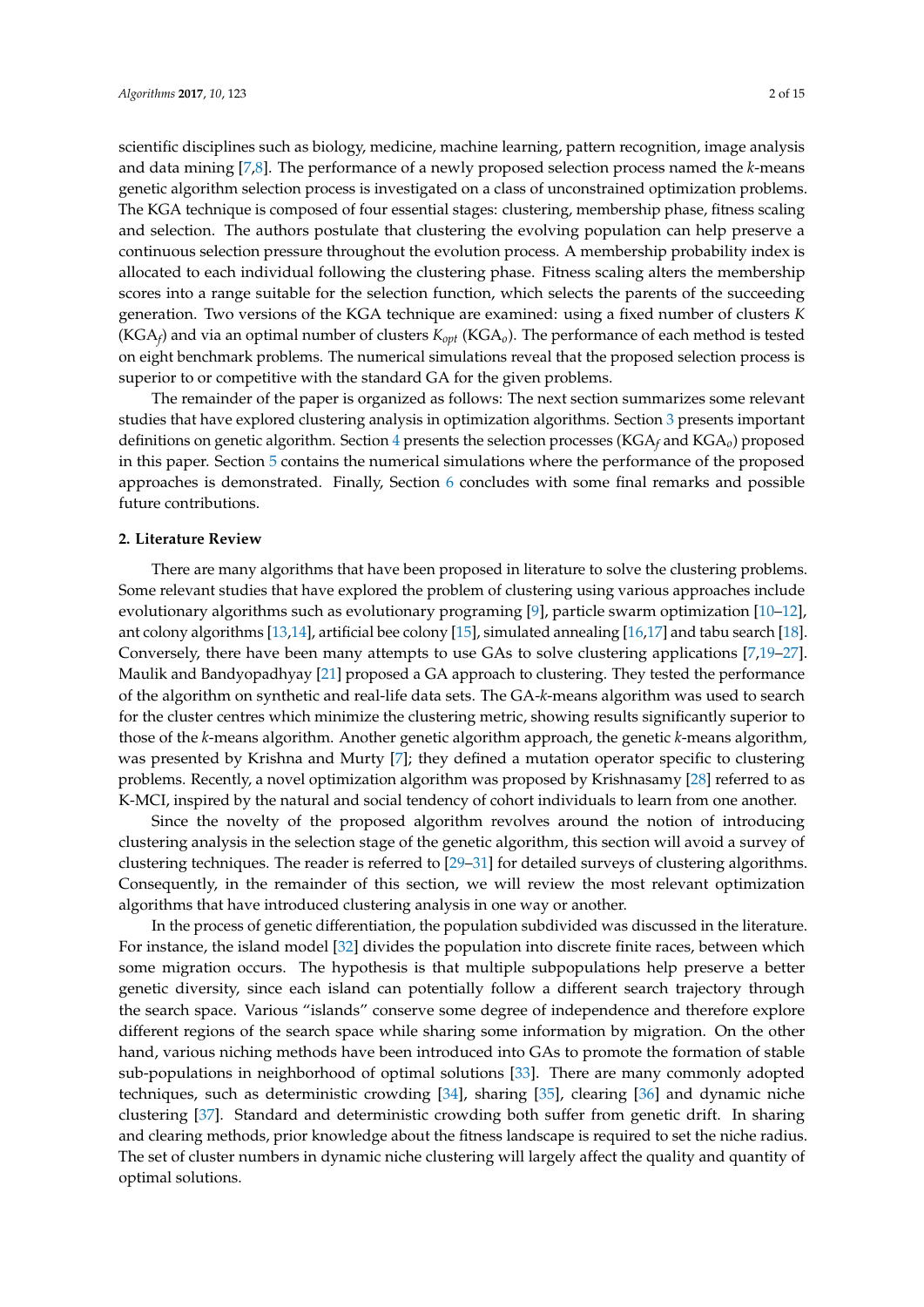Many researchers have investigated evolutionary algorithms for dynamic optimization problems (DOPs) because EAs are fundamentally inspired from biological evolution, which is always subject to an ever-varying environment. From the literature on DOPs, the traditional approaches use the multi-population method to find the optimum solutions for multi-modal functions. The core notion is to divide the search space into different sub-spaces, and then separately search within these sub-spaces. The challenge with these multi-population methods (such as [\[38–](#page-13-10)[40\]](#page-13-11)), is how to choose an appropriate number of sub-populations to cover the entire search space. Three major difficulties arise using multi-population methods: how to guide the particles towards different promising sub-regions, how to define sub-regions and how many sub-populations are required. In order to overcome these questions, a clustering particle swarm optimizer (CPSO) was proposed in [\[38,](#page-13-10)[41\]](#page-13-12). In the CPSO algorithm, a proper number of sub-swarms which cover different local regions are created using a clustering method. A hierarchical clustering method is used to locate and track multiple optima and a fast-local search method is employed to find the near optimal solutions in a promising region in the search space. Kennedy [\[42\]](#page-13-13) originally proposed a PSO algorithm that uses a *k*-means clustering algorithm to identify the centers of different clusters of particles in the population, and then uses the centers to substitute the personal best or neighborhood best positions. The limitation of this approach lies in that the number of clusters must be predefined. Similarly, a fuzzy clustering-based particle swarm (FCPSO) algorithm was proposed in [\[43\]](#page-13-14) to solve multiobjective environmental/economic dispatch. The clustering in the FCPSO technique ensures that the obtained Pareto front will have uniform diversity at all stages of the search.

In [\[44\]](#page-13-15), clustering analysis was applied to adjust the probabilities of crossover  $p_x$  and mutation  $p_m$ in GAs. By applying the *k*-means algorithm, the population is clustered in each generation and a fuzzy system is used to adjust the values of the genetic operators. Regulations are based on considering the relative size between the clusters holding the best and worst chromosomes respectively.

Zhang et al. [\[45\]](#page-13-16) tackled the problem of large-scale many-objective optimization problems based on a decision variable clustering method. The proposed technique divides the decision variables into two clusters based on the features of each variable. The decision variable clustering method adopts the *k*-means method to divide the decision variables into two types: convergence-related variables and diversity-related variables.

Recently, a self-organizing multiobjective evolutionary algorithm [\[46\]](#page-13-17) was evaluated on some state-of-the-art multiobjective evolutionary methods. A local PCA partitions the given population into several disjointed clusters, and conducts PCA in each cluster to extract a continuous manifold and build a probabilistic model.

#### <span id="page-2-0"></span>**3. Problem Definition**

In essence, the basic objective of any clustering algorithm is to find a global or approximate optimal for combinatorial optimization problems which are NP-hard [\[47\]](#page-13-18). The *k*-means algorithm is very likely to converge to a suboptimal partition. The main advantage of stochastic optimization techniques over deterministic-methods is that they are able to avoid convergence to a local optimal solution. Therefore, stochastic approaches have been employed to solve clustering problems; algorithms such as simulated annealing, genetic algorithms, evolution strategies and evolutionary programming. Inspired by the principles of natural selection and biological evolution, evolutionary algorithms seek to optimize a population of individuals by applying a set of evolutionary operators. They are population-based meta-heuristic optimization algorithms that make use of biological evolution operators such as selection, recombination and mutation.

In order to demonstrate the novelty in the use of clustering analysis in the selection process of the genetic algorithm, the performance of the proposed KGA techniques will be compared with existing GA methods. They were originally proposed by Holland [\[48\]](#page-13-19), inspired by the principle of natural selection of biological systems or 'Darwinian evolution'. GAs have demonstrated their capability to solve a wide range of optimization problems such as revenue management, optimal engineering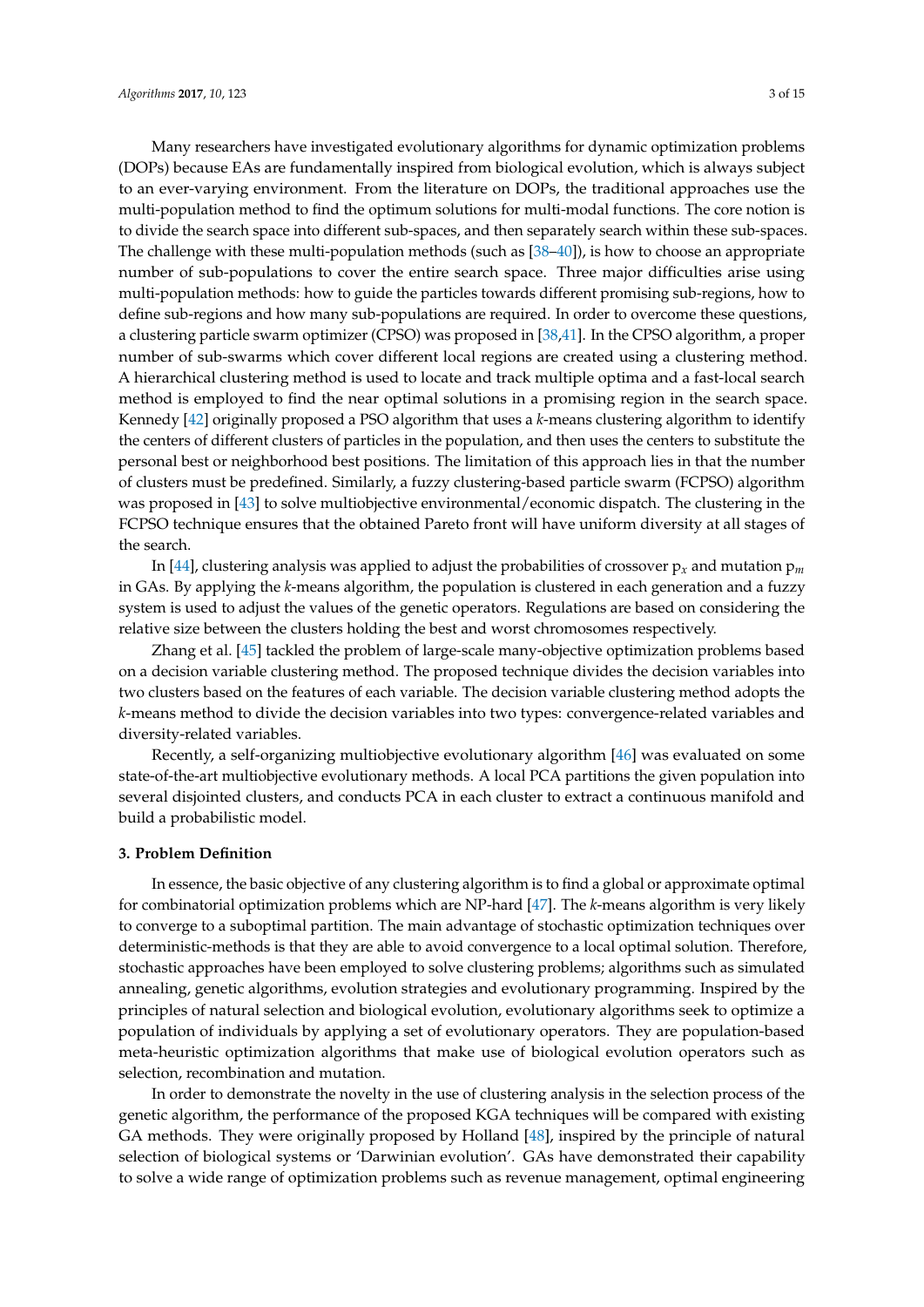system designs, scheduling applications, image processing, quality control etc. John Holland essentially laid the foundation of modern evolutionary computing by fundamentally defining three key genetic operators: crossover, mutation, and selection. These evolutionary operators provide a way to generate offspring from parent solutions.

We summarize the fundamental steps of genetic algorithms in Algorithm 1. In genetic algorithms, each individual (or solution vector) is encoded as either a binary bit string or a real-value vector, both referred to as a chromosome. The standard representation of each individual is a binary array of bits, to facilitate the crossover and mutation operations.

**Algorithm 1:** Given the function  $f(\vec{x})$ ,  $\vec{x} = (x_1, ..., x_d)^T$  to minimize

- (a) Encode the solutions into a set of chromosomes
- (b) Generate the initial population
- (c) Initialize the crossover and mutation probabilities
- (d) Evaluate fitness function of each individual
- (e) Selection of the current best for the next generation
- (f) Reproduction by crossover and mutation
- (g) Update  $t = t + 1$
- (h) Repeat (d)  $\rightarrow$  (g) if  $t$  < Max number of generations OR Stopping criteria is met
- (i) Display the optimal solution  $\vec{x}^*$

An initial population is generated according to a heuristic rule or randomly. The population size typically depends on the nature of the optimization problem. Often, the initial population is generated in such a way as to allow a larger range of possible solutions inside the given search space. If the population size is too small, there is not enough evolution going on and consequently there is a risk of premature convergence towards a local optimum and ultimately extinction of the population. However, a larger population will require more computational time and fitness evaluations.

At each successive generation, a percentage of the existing population is 'selected' to breed a new generation, thus ensuring the continuity of the population. Thus, a selection function chooses 'parents' based on a fitness-based selection process, where 'fitter' solutions are more likely to be selected. An individual can be selected more than once, in which case it transfers its genes to more than one offspring.

At each generation, the GA uses the current generation to create the new offspring that will define the next generation. The algorithm will apply a set of genetic operators (crossover and mutation) on the parents selected by the selection function to generate the children. Recombination (or crossover) is the combination of a pair of parents, analogous to biological reproduction. Mutated children are created by a random change (or mutation) of the genes of a single parent. Both genetic operators are essential for the success of the optimization search. Crossover enables the algorithm to preserve the best genes from different individuals and recombine them into possibly fitter children. This allows a better 'exploitation' of the search space. Whereas mutation increases the diversity of the population and permits a further 'exploration' of the search domain. The crossover probability is usually between 0.7 and 1.0, while the mutation probability is lower 0.001~0.05. Mutation probability is dependent upon the representation type and number of genes. For instance, for an *n* bit representation, the suggested mutation rate is 1/*n*. In natural systems, if the mutation rate is too high under a high selection pressure, the population might become extinct. A suitable elitist selection function must be employed to avoid loss of good solutions. Selection, crossover and mutation are iteratively applied to the population until a stopping condition is satisfied.

Introducing the concept of clustering analysis in an evolutionary algorithm is inspired from the notion that clustering the evolving population can help avoid excessive exploitation and therefore escape local optimum (local minimum or local maximum). The role of clustering analysis is to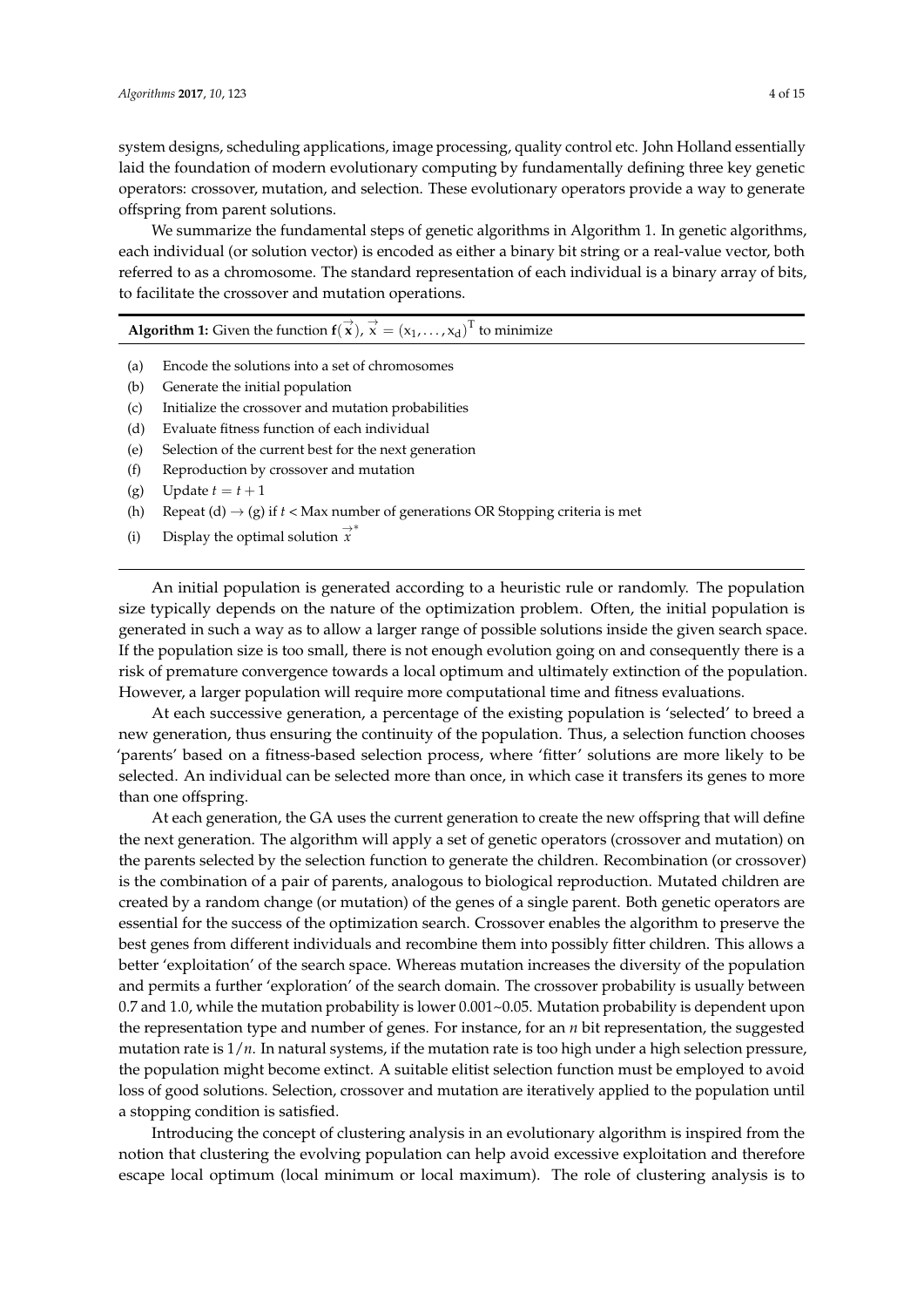improve the probability of discovering the global optimum by sufficiently covering the solution space (exploration) yet ensuring sufficient pressure to obtain even better solutions from current individuals (exploitation).

Furthermore, in practical multimodal domains problems, it is desirable to evaluate several global optima or some local optima that might be suitable alternatives to the global optima. Traditional genetic algorithms perform well on single optimum problems but fail to provide multiple solutions. By combining the strength of clustering analysis and genetic search, the proposed KGA techniques permit the evaluation of multimodal functions. A detailed explanation of the proposed KGA technique is considered in the next section.

### <span id="page-4-0"></span>**4. The Proposed Algorithm**

The following section presents a brief description of the proposed *k*-means genetic selection processes. We are interested in the unconstrained optimization problems in which we attempt to find →  $\stackrel{\rightarrow}{x}$ \* which optimizes  $f(\stackrel{\rightarrow}{x})$  using GA-based algorithms. Therefore, only the standard GA will be used to test the performance of the proposed KGA algorithms. Below, two distinct selection techniques KGA*<sup>f</sup>* and KGA*o* are presented.

## *4.1. KGA<sup>f</sup>*

The proposed KGA is different to the standard GA in several ways. Primary, the chromosomes of the population are partitioned into groups in such a way that all individuals inside the same cluster are similar. This offers a novel approach to solve the two important issues in the evolution process of the genetic search: exploitation and exploration. Exploration is responsible for population diversity by exploring the search space, while exploitation attempts to reduce the diversity by focusing on individuals with higher fitness scores. Strong exploitation encourages premature convergence of the genetic search. Recombining individuals inside the same cluster reduces population diversity, and thus clustering the population can allow an enhanced balance between exploitation and exploration.

The aim of clustering is to find a given structure among the series of data and is therefore exploratory in nature [\[49\]](#page-13-20). The task of organizing a set of data using cluster analysis requires some dissimilarity measurement among the set of patterns. The dissimilarity metric is defined according to the nature of the data and the purpose of the analysis. Many types of clustering algorithms have been proposed; the reader is referred to [\[49–](#page-13-20)[52\]](#page-14-0) for a taxonomy of clustering techniques, discussions on major challenges and key issues and useful surveys of recent advances. The simplest and most popular clustering algorithm is the *k*-means algorithms (KMA), and was originally published by Steinhaus [\[53\]](#page-14-1) in 1956. Even though it was first proposed 60 years ago, it is still the most widely used algorithm for clustering.

A general definition of clustering can be stated as follows: given a set of data composed on n objects, find *K* groups in such a way that the measure of similarities between objects in the same group is low while the similarities between objects in different groups are high.

The *k*-means algorithm attempts to find a partition such that the squared error between the empirical mean of a cluster and the objects in the cluster is minimized. The goal is to minimize the sum of the squared error *J* over all *K* clusters, as follows:

$$
J(X, C) = \sum_{k=1}^{K} \sum_{x_i \in c_k} ||x_i - \mu_k||^2
$$
\n(1)

where  $X = \{x_i\}$ ,  $i = 1, \ldots, N$  is the set of *N d*-dimensional points to be clustered into *K* clusters,  $C = \{c_k\}$ ,  $k = 1, \ldots$ ,  $K$  and  $\mu_k$  the mean of cluster  $c_k$ .

Minimizing the *k*-means objective function is an NP-hard problem (even for *K* = 2) [\[54\]](#page-14-2), and therefore the algorithm can only converge to local minima. The main steps of the *k*-means algorithm can be summarized as follows: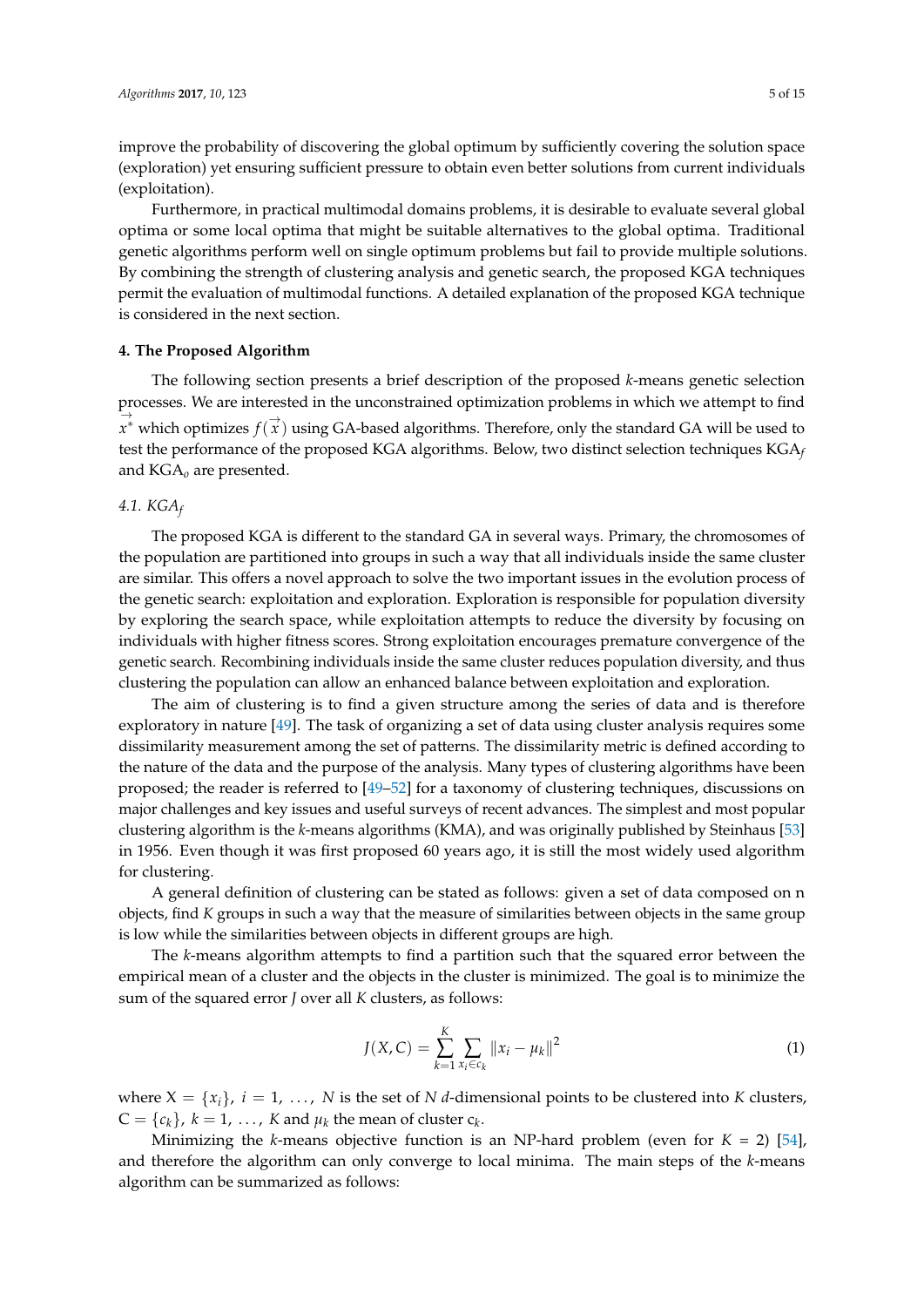- 1. Choose an initial partition with *K* clusters.
- 2. Generate a new partition by assigning each pattern to its nearest cluster centroid.
- 3. Compute new cluster centroids.
- 4. If a convergence criterion is not met, repeat steps 2 and 3.

In the KGA*<sup>f</sup>* algorithm, the number of clusters is kept the same throughout the evolution process. The four main stages of KGA*<sup>f</sup>* are as follows:

- 5. Clustering the population by the *k*-means algorithm
- 6. Computing the membership probability (MP) vector (Equations (2)–(4))
- 7. Fitness scaling of MP
- 8. Selection of the parents for recombination.

In general, we want to maintain an even selection pressure during the evolution of the genetic search. At the beginning, the search may be bias towards high fitness individuals. Near the end of the search, as the population is converging towards an optimal solution, there may not be much separation among individuals in the population. Neither situation is desirable, thus there is a necessity to scale the fitness in such a manner to keep the selection pressure the same throughout in the population.

The membership probability score of an individual is a measurement of its affiliation with respect to both designated and external clusters (Equation (2)). For a given solution *i* inside a cluster *j* of size *mj* , the membership probability index is calculated as follows:

$$
MP(i,j) = \frac{m_j}{m_j - 1} \times \frac{1}{P} \times \frac{S_j - f(x_i)}{S_j}
$$
 (2)

and

$$
S_j = \sum_{i=1}^{m_j} f(x_i) \tag{3}
$$

$$
P = \sum_{j=1}^{K} m_j \tag{4}
$$

where *P* is the population size and  $S_j$  is the sum of the fitness values  $f(x_i)$  inside cluster *j*.

The key characteristics that are associated with the use of the membership probability function are the following:

- The sum of the membership probability scores of a given cluster *j* of size  $m_j$  is equal to  $\frac{m_j}{P}$ . Consequently, clusters with more individuals will be attributed a larger probability sum.
- An individual with a lower fitness value  $f(x_i)$  inside a cluster of size  $m_j$  is awarded a higher  $MP$ score. This is translated in the  $\frac{S_j - f(x_i)}{S_i}$  $\frac{S_f(x_i)}{S_f}$  term, thus allocating fitter solutions a higher probability of selection.
- In order to reduce the probability of recombination between individuals from the same cluster, thus avoiding local optimal traps, fitter individuals in smaller clusters are awarded a higher *MP* score. This is the direct effect of  $\frac{m_j}{m_j-1}$  term.
- The sum of all membership probability scores is equal to one.

Fitness scaling converts the membership scores in a range suitable for the selection function which selects the parents of the next generation. The selection function allocates a higher probability of selection to individuals with higher scaled values.

The range of the scaled values can affect the performance of the genetic algorithm. If the scaled values vary too extensively, higher scaled value individuals will reproduce too rapidly and prevent the GA from searching other regions in the search space. In contrast, for lower scaled value variations,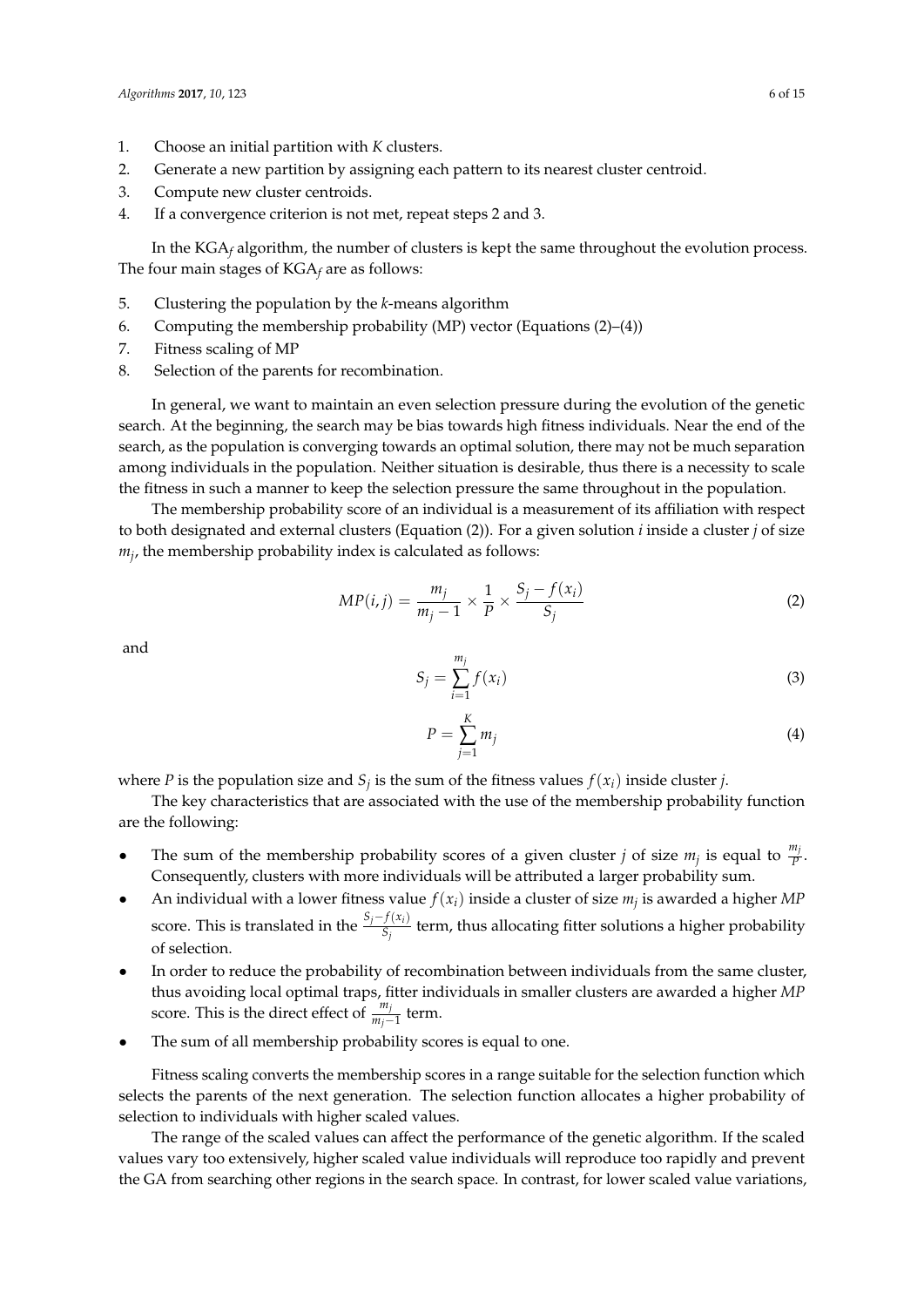all individuals will have an equal chance of reproduction and therefore will result in very slow search progress.

The general framework of the proposed KGA<sub>f</sub> algorithm is shown in Figure [1](#page-6-0) below.

# *4.2. KGA<sup>o</sup> 4.2. KGAo*

It is obvious that a problem we face in the KGA*<sup>f</sup>* algorithm is to decide the optimal number of It is obvious that a problem we face in the KGA*f* algorithm is to decide the optimal number of clusters. Visual verification of a large multidimensional data set (e.g., more than three) is difficult [\[55\]](#page-14-3). In order to find the optimal clustering scheme that best fits the inherent partitions of the data set, the concept of clustering validation has been subject to numerous research efforts. The fundamental concepts, drawbacks and applications of clustering validation techniques were discussed in [55-[58\]](#page-14-4). clusters. That a large multiplication of a large multiplication  $\kappa$  and  $\kappa$  algorithm is to decide the optimal number

In essence, there are three main approaches to examine cluster validity: In essence, there are three main approaches to examine cluster validity:

- External criteria: evaluation of the clustering algorithm results is based on previous knowledge External criteria: evaluation of the clustering algorithm results is based on previous knowledge about data. aar erittiin  $\mathcal{L}$ internal criteria: clustering results are evaluated using a mechanism that takes into account that takes into account the second using a mechanism that takes into account the second using  $\mathcal{L}$
- Internal criteria: clustering results are evaluated using a mechanism that takes into account the vectors of the data set themselves and prior information from the data set is not required.
- <span id="page-6-0"></span>• Relative criteria: aim to evaluate a clustering structure by comparing it to other clustering schemes.



**Figure 1.** Flowchart of the proposed KGA*f* technique. **Figure 1.** Flowchart of the proposed KGA*<sup>f</sup>* technique.

The  $\mathrm{KGA}_{o}$  attempts to answer the following questions:

- In how many clusters can the population be partitioned to?
- Is there a better "optimal" partitioning for our evolving population of chromosomes?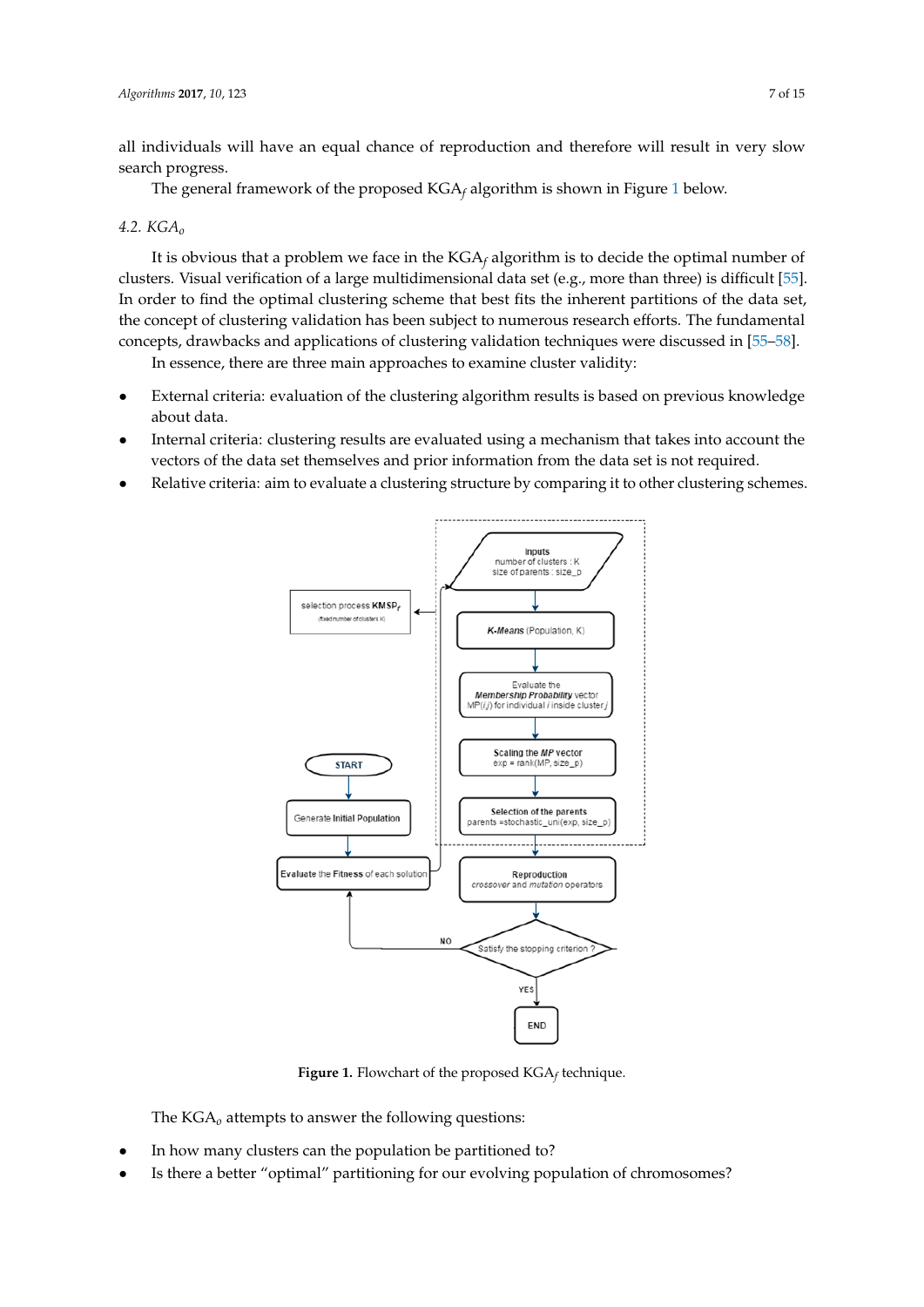Two main approaches to determining the suitable number of clusters for a given data set can be distinguished:

- Compatible Cluster Merging (CCM): starting with a large number of clusters, and successively reducing the number by merging clusters which are similar (compatible) with respect to a similarity criterion.
- Validity Indices (VI's): clustering the data for different values of *K*, and using validity measures to assess the obtained partitions.

The CCM approach requires more computational operations than the use of a validity index to determine the optimal number of clusters. Moreover, the size of the evolving population is small (less than or equal to 100 chromosomes), therefore there is no need to apply a CCM approach. On the other hand, the validity index is not a clustering algorithm itself, but rather a measurement of the results and thus suggests a scheme that best fits the data set. At each generation in the proposed KGA*o* technique, the optimal number of clusters is calculated using a validity assessment index. Different validity indices suitable for *k*-means clustering have been proposed in the literature.

In this paper, two different internal validity indices are applied in the KGA*o* technique: Silhouette [\[59\]](#page-14-5) and the Davies–Bouldin index [\[60\]](#page-14-6) as explained in Figure [2](#page-8-1) below.

Silhouette (S) [\[59\]](#page-14-5)

The silhouette technique assigns to the *i*th vector of cluster  $c_j$  ( $j = 1, ..., K$ ), a quality measure  $s(i)$ known as the silhouette width defined as *S*:

$$
s_j = \frac{1}{m_j} \sum_{i=1}^{m_j} \frac{(b(i) - a(i))}{\max [a(i), b(i)]}
$$
(5)

and

$$
S = \frac{1}{K} \sum_{j=1}^{K} s_j \tag{6}
$$

where *a*(*i*) is the average distance between the *i*th vector and the remaining elements inside the same cluster *j* of size *m<sup>j</sup>* , *b*(*i*) is the minimum average distance between vector *i* and all elements inside clusters  $c_k$  ( $k = 1, \ldots K$ ;  $k \neq j$ ). The optimal partition is expected to minimize the intra-group distance *a* while maximizing the inter-group distance *b*, thus maximizing the silhouette width criterion *S*.

#### • Davies–Bouldin (DB) [\[60\]](#page-14-6)

The DB index aims to evaluate intra-cluster similarity and inter-cluster differences by computing the following:

$$
BD = \frac{1}{K} \sum_{i=1}^{K} \max_{i \neq j} \left[ \frac{d(x_i) + d(x_j)}{d(c_i, c_j)} \right]
$$
(7)

where  $d(x_i)$  and  $d(x_i)$  are each the sum of all the distances between the centroid of the cluster and the elements of clusters *i* and *j* respectively,  $d(c_i, c_j)$  is the distance between centroids of cluster  $c_i$  and *cj* . A good partition composed of compact and separated clusters is represented by a small DB value. The Davies–Bouldin index presents decent results for dissimilar groups. However, it is not intended to handle overlapping clusters [\[27\]](#page-13-0).

Throughout the KGA*o* technique, the evaluation of the validity index function is performed within a range of cluster numbers and then an optimal number is chosen. For instance, if the Silhouette index is applied, the number of clusters which maximizes S corresponds to the optimal partition, whereas the minimum DB value determines the optimal number of clusters for the clustering of the population. Since the size of the population is small, the maximum number of partitions is set to ten. Consequently, the search for the optimal partition varies between  $i = 2$  (the minimum number of clusters) and  $i = 10$ , as per Figure [2.](#page-8-1)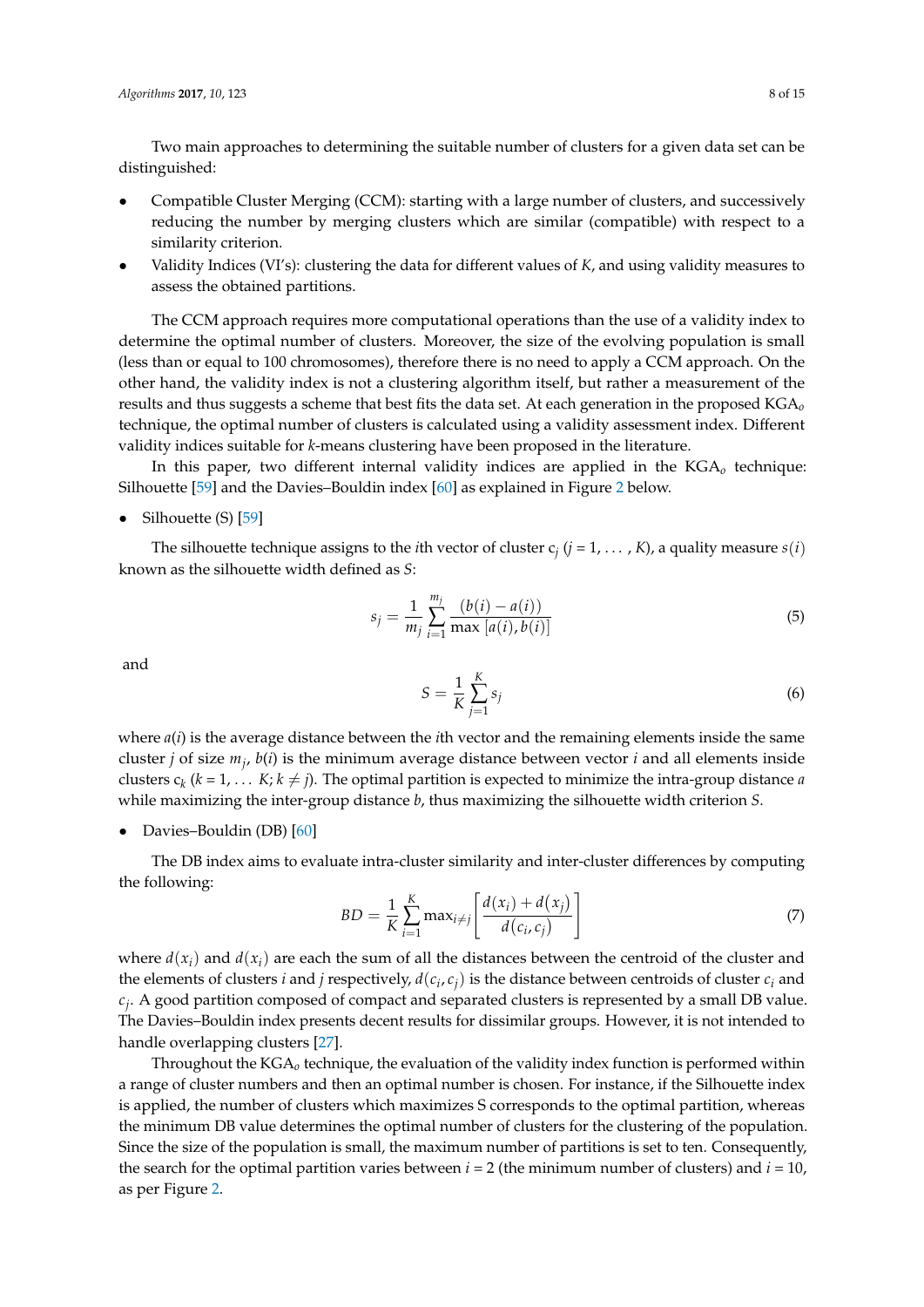<span id="page-8-1"></span>

**Figure 2.** Search for the optimal number of clusters. **Figure 2.** Search for the optimal number of clusters.

# <span id="page-8-0"></span>**5. Numerical Simulations 5. Numerical Simulations**

In this section, the performance of KGA techniques on seven well-known test functions is investigated. In recent years, various kinds of novel computational intelligence methods have been proposed and the field is attracting more and more attention. To promote research on ve optim expensive optimization, the CEC 2014 special session competition developed a set of benchmark<br>entimination publishes optimization problems.

All test functions are minimization problems defined as follows:

$$
\min f(x); \, x = [x_1, x_2, \dots, x_D]
$$
\n(8)

D dimension of the search space. *D* dimension of the search space.

Most functions are shifted by  $o_i = [o_{i1}, o_{i2}, \ldots, o_{iD}]$ , randomly distributed in  $[-10, 10]^D$ . Some problems are rotated by a predefined rotation matrix *M* (Table [1\)](#page-8-2). Each rotation matrix is  $\overrightarrow{C}$  condition number equal to one or two. generated from standard normally distributed entries by Gram–Schmidt ortho-normalization with<br>condition number equal to one or two  $1$ 

<span id="page-8-2"></span>

| No. | <b>Functions</b>                 | <b>Search Ranges</b> | $f_i^* = f_i(x^*)$ |
|-----|----------------------------------|----------------------|--------------------|
|     | shifted sphere                   | $[-20, 20]$          | 0                  |
|     | shifted ellipsoid                | $[-20, 20]$          | O                  |
| 3   | shifted and rotated<br>ellipsoid | $[-20, 20]$          | 0                  |
| 4   | shifted step                     | $[-20, 20]$          | 0                  |
| 5   | shifted Ackley                   | $[-32, 32]$          | 0                  |
| 6   | shifted Griewank                 | $[-600, 600]$        | 0                  |
| 7   | shifted rotated<br>Rosenbrock    | $[-20, 20]$          | $\theta$           |

Table 1. Summary of the test functions. 3 shifted and rotated ellipsoid ሾ−20,20ሿ 0

2. 
$$
f_2(x) = \sum_{i=1}^{D} ix_i^2 F_2(x) = f_2(x - \mathfrak{o}_2)
$$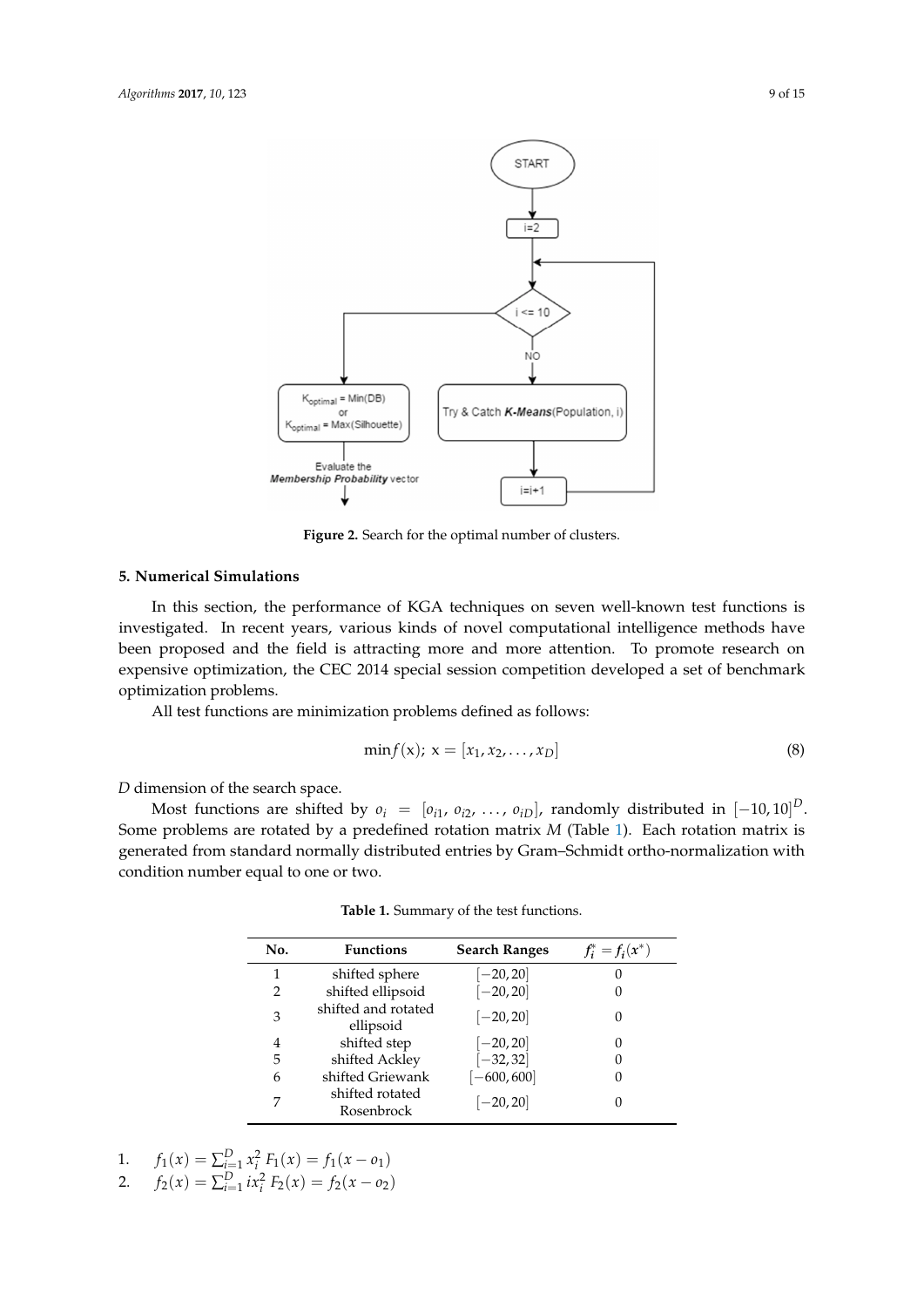3. 
$$
F_3(x) = f_2(M_3[x - o_3])
$$

4. 
$$
f_3(x) = \sum_{i=1}^{D} |x_i + 0.5|^2
$$
;  $F_3(x) = f_3(x - 0.4)$ 

5. 
$$
f_4(x) = -20 \exp \left[-0.2 \sqrt{\frac{1}{D} \sum_{i=1}^{D} x_i^2}\right] - \exp \left[\frac{1}{D} \sum_{i=1}^{D} \cos(2\pi x_i)\right] + 20 + e
$$
;  $F_5(x) = f_4(x - \omega_5)$ 

6. 
$$
f_5(x) = \sum_{i=1}^{D} \frac{x_i^2}{4000} - \prod_{i=1}^{D} \cos\left(\frac{x_i}{\sqrt{i}}\right) + 1; F_6(x) = f_5(x - \omega_6)
$$

7. 
$$
f_6(x) = \sum_{i=1}^{D-1} \left[ 100\left(x_i^2 - x_{i+1}\right)^2 + \left(x_i - 1\right)^2 \right]; F_6(x) = f_6\left(M_7\left[\frac{2.048(x - \sigma_7)}{20}\right] + 1\right)
$$

Results of the KGA techniques (KGA*o*-S, KGA*o*-DB and KGA*<sup>f</sup>* ) were taken for *D* = 10 and 20 and are compared to those of the standard genetic algorithm GA and the Group Counseling Optimizer (GCO) [\[61\]](#page-14-7) presented at the IEEE Congress on Evolutionary computation (CEC 2014). In all experiments, common parameters such as population number, maximum generation number and stopping criterion were the same for all algorithms. Population sizes of 50 and 100 were selected for dimensions 10 and 20 respectively. Each experiment is repeated 50 times to obtain the statistical features of the algorithms. A system with an Intel core i7 2.9 GHz processor and 4.096 GB RAM is used for implementing the MATLAB code for the proposed KGA techniques. All algorithms run the same number of fitness evaluations equal to 15,000 for  $D = 10$  and 20,000 for  $D = 20$ , to ensure a fair comparison.

The statistical results of the test problems are shown in Tables [2](#page-10-0) and [3.](#page-10-1) The GCO outperformed the proposed techniques in only one data set (test  $= 4$ ,  $D = 20$ ). In all other cases, the best solution was obtained with either the KGA*o*-S or the KGA*o*-DB. This demonstrates the significant feasibility and efficiency of the proposed techniques over the standard GA. Although the average runtime of each experiment was increased by 10–15%, the KGA techniques ensured a broader and more exhaustive search and prevent premature death of potential solutions.

The KGA methods implement an efficient partitioning of the population. They extend the diversity by intensifying the scope of the search process and reducing less favourable solutions. The recombination of two similar solutions will more likely generate a descendant with homogenous chromosomes. The evaluation of the membership probability vector inside the proposed selection process guarantees a more fitting parent selection.

In addition, the elitism strategy that results from partitioning the population into a number of clusters ensures that best solutions are always carried forward to the next generation. In fact, rather than obtaining one elite solution, *K*-strong optimal solutions are generated in each generation. In the long run, this enhances the exploration of future generations and reduces the possibility of premature convergence at local minima. The latter was recorded with the standard GA in problems 4–7 especially. Unlike the KGA*<sup>f</sup>* , the KGA*o*-S and KGA*o*-DB are designed in such a way that there are no additional parameters to be fine-tuned.

|   | Problem     | $KGAo$ (S Index)      | $KGA_0$<br>(DB Index) | Genetic<br>Algorithm (GA) | $KGA_f (K = 10)$      | GCO                  |
|---|-------------|-----------------------|-----------------------|---------------------------|-----------------------|----------------------|
| 1 | <b>Best</b> | $8.81 \times 10^{-5}$ | $1.95 \times 10^{-4}$ | $2.76 \times 10^{-4}$     | $5.06 \times 10^{-4}$ | 3.23                 |
|   | Mean        | $2.45 \times 10^{-3}$ | $5.33 \times 10^{-3}$ | $8.29 \times 10^{-3}$     | $2.84 \times 10^{-2}$ | $1.23 \times 10^{1}$ |
|   | Worst       | $1.13 \times 10^{-2}$ | $5.43 \times 10^{-2}$ | $1.08 \times 10^{-1}$     | $3.04 \times 10^{-1}$ | $2.96 \times 10^{1}$ |
|   | SD.         | $2.63 \times 10^{-3}$ | $8.39 \times 10^{-3}$ | $1.58 \times 10^{-2}$     | $5.02 \times 10^{-2}$ | 6.37                 |
| 2 | Best        | $2.91 \times 10^{-4}$ | $3.34 \times 10^{-4}$ | $4.60 \times 10^{-4}$     | $2.08 \times 10^{-3}$ | 8.46                 |
|   | Mean        | $7.12 \times 10^{-3}$ | $7.12 \times 10^{-3}$ | $4.75 \times 10^{-2}$     | $2.09 \times 10^{-1}$ | $4.14 \times 10^{1}$ |
|   | Worst       | $6.27 \times 10^{-2}$ | $4.83 \times 10^{-2}$ | $7.21 \times 10^{-1}$     | 3.62                  | $2.22 \times 10^{2}$ |
|   | SD.         | $1.07 \times 10^{-2}$ | $1.06 \times 10^{-2}$ | $1.17 \times 10^{-1}$     | $6.13 \times 10^{-1}$ | $4.61 \times 10^{1}$ |
| 3 | Best        | $5.55\times10^{-4}$   | $2.27 \times 10^{-4}$ | $5.32 \times 10^{-4}$     | $3.23 \times 10^{-3}$ | $1.56 \times 10^{1}$ |
|   | Mean        | $1.01 \times 10^{-2}$ | $8.24 \times 10^{-3}$ | $5.01 \times 10^{-2}$     | $3.12 \times 10^{-1}$ | $8.85 \times 10^1$   |
|   | Worst       | $5.42 \times 10^{-2}$ | $7.49 \times 10^{-2}$ | $2.58 \times 10^{-1}$     | 2.49                  | $2.09 \times 10^{2}$ |
|   | SD.         | $1.25 \times 10^{-2}$ | $1.46 \times 10^{-2}$ | $6.73 \times 10^{-2}$     | $5.63 \times 10^{-1}$ | $5.54 \times 10^{1}$ |

**Table 2.** Comparison of statistical results of four algorithms for test problems 1–7 of dimensions *D* = 10.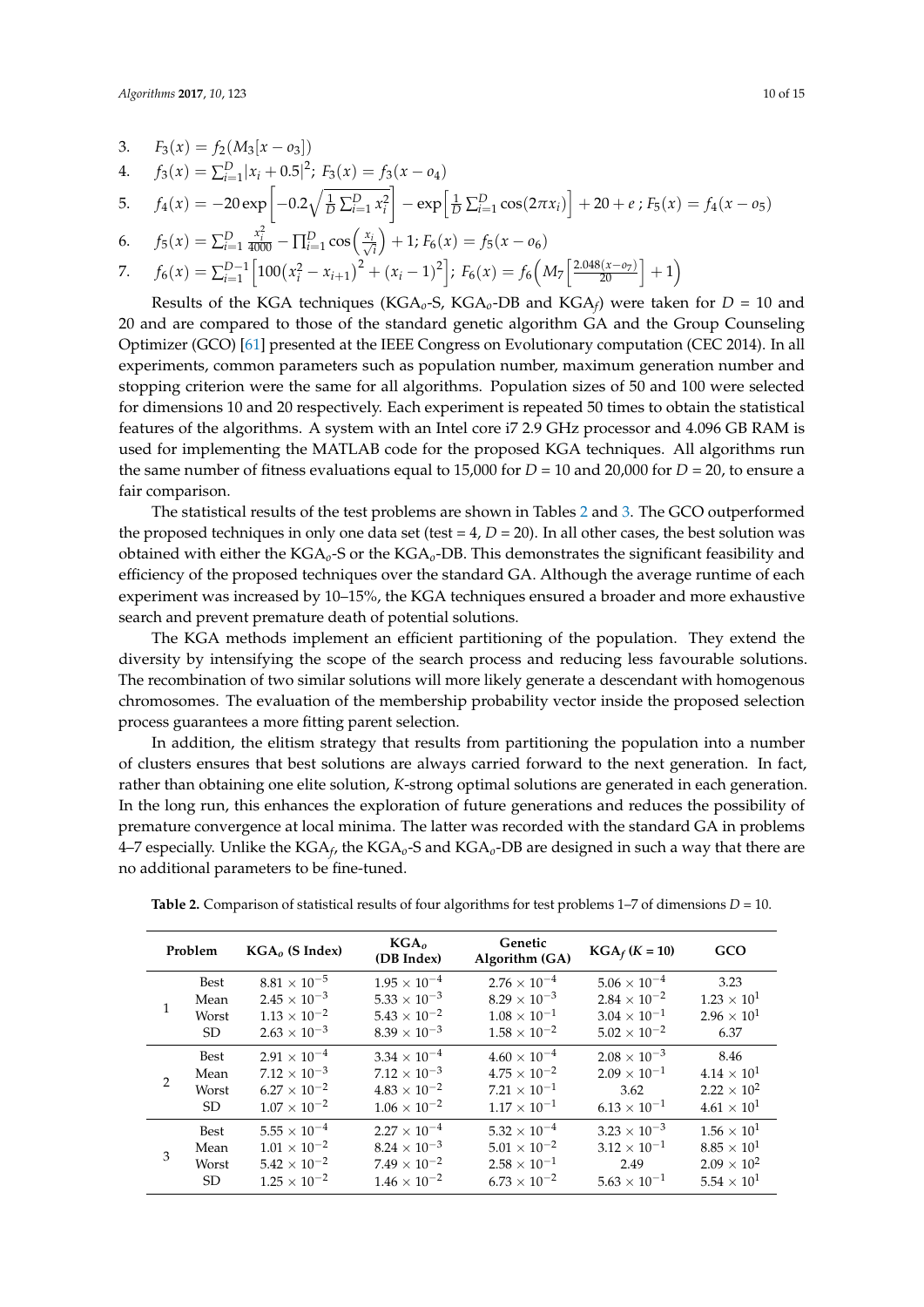<span id="page-10-0"></span>

|                | Problem | $KGAo$ (S Index)      | $KGA_0$<br>(DB Index) | Genetic<br>Algorithm (GA) | $KGA_f (K = 10)$      | GCO                   |
|----------------|---------|-----------------------|-----------------------|---------------------------|-----------------------|-----------------------|
|                | Best    | 4.00                  | 2.00                  | $1.50 \times 10^{-1}$     | 3.00                  | 3.00                  |
|                | Mean    | $9.14 \times 10^{1}$  | $6.48\times10^{1}$    | $1.31 \times 10^{2}$      | $6.50 \times 10^{1}$  | $1.00 \times 10^{1}$  |
| $\overline{4}$ | Worst   | $3.86 \times 10^{2}$  | $4.19 \times 10^{2}$  | $3.83 \times 10^2$        | $2.05 \times 10^{2}$  | $2.70 \times 10^{1}$  |
|                | SD.     | $9.84 \times 10^{1}$  | $8.38\times10^{1}$    | $8.88\times10^{1}$        | $5.42 \times 10^{1}$  | 6.94                  |
|                | Best    | $1.48 \times 10^{-3}$ | $8.42 \times 10^{-3}$ | $1.21 \times 10^{-2}$     | $4.01 \times 10^{-2}$ | 3.92                  |
| 5              | Mean    | 1.50                  | 6.55                  | 5.15                      | 5.62                  | 6.36                  |
|                | Worst   | $1.26 \times 10^{1}$  | $1.31 \times 10^{1}$  | $1.24 \times 10^{1}$      | $1.30 \times 10^{1}$  | 9.94                  |
|                | SD.     | 2.28                  | 4.52                  | 3.62                      | 4.12                  | 1.71                  |
|                | Best    | $4.94 \times 10^{-2}$ | $4.97 \times 10^{-2}$ | $4.95 \times 10^{-2}$     | $5.04 \times 10^{-2}$ | 1.24                  |
|                | Mean    | $6.41 \times 10^{-2}$ | $6.32 \times 10^{-2}$ | $6.38 \times 10^{-2}$     | $6.96 \times 10^{-2}$ | 2.11                  |
| 6              | Worst   | $8.66 \times 10^{-2}$ | $8.56\times10^{-2}$   | $8.14 \times 10^{-2}$     | $1.00 \times 10^{-1}$ | 4.51                  |
|                | SD.     | $7.33 \times 10^{-3}$ | $6.73 \times 10^{-3}$ | $7.56 \times 10^{-3}$     | $1.07 \times 10^{-2}$ | $6.77 \times 10^{-1}$ |
| 7              | Best    | $2.02 \times 10^{-1}$ | $3.84 \times 10^{-3}$ | 1.28                      | $1.48 \times 10^{-1}$ | $4.42 \times 10^{1}$  |
|                | Mean    | 3.77                  | 3.65                  | 3.22                      | 4.60                  | $9.28 \times 10^{1}$  |
|                | Worst   | 7.77                  | 8.81                  | 5.09                      | $1.55 \times 10^{1}$  | $1.80 \times 10^{2}$  |
|                | SD.     | 1.48                  | 2.12                  | $5.95 \times 10^{-1}$     | 2.78                  | $3.22 \times 10^{1}$  |

**Table 2.** *Cont.*

<span id="page-10-1"></span>

| Table 3. Comparison of statistical results of four algorithms for test problems $1-7$ of dimensions $D = 20$ . |  |
|----------------------------------------------------------------------------------------------------------------|--|
|----------------------------------------------------------------------------------------------------------------|--|

|                | Problem     | KGA <sub>o</sub><br>(S Index) | KGA <sub>o</sub><br>(DB Index) | Genetic<br>Algorithm (GA) | $KGA_f$<br>$(K = 10)$ | GCO                  |
|----------------|-------------|-------------------------------|--------------------------------|---------------------------|-----------------------|----------------------|
| $\mathbf{1}$   | <b>Best</b> | $1.67 \times 10^{-3}$         | $2.36 \times 10^{-3}$          | 1.05                      | $4.51 \times 10^{-3}$ | $3.60 \times 10^{1}$ |
|                | Mean        | $1.22 \times 10^{-2}$         | $1.53 \times 10^{-2}$          | 1.63                      | $1.16 \times 10^{-1}$ | $1.19 \times 10^{1}$ |
|                | Worst       | $6.32 \times 10^{-2}$         | $9.89 \times 10^{-2}$          | 2.43                      | $6.42 \times 10^{-1}$ | $2.17 \times 10^{1}$ |
|                | ${\rm SD}$  | $1.45 \times 10^{-2}$         | $1.87 \times 10^{-2}$          | $3.13 \times 10^{-1}$     | $1.40 \times 10^{-1}$ | 5.88                 |
| $\overline{2}$ | <b>Best</b> | $3.76\times10^{-3}$           | $5.68 \times 10^{-3}$          | 8.99                      | $5.01 \times 10^{-2}$ | $7.79 \times 10^{1}$ |
|                | Mean        | $1.17 \times 10^{-1}$         | $1.19 \times 10^{-1}$          | $1.02 \times 10^{1}$      | 4.10                  | $9.34 \times 10^{1}$ |
|                | Worst       | 1.16                          | 2.05                           | $1.33 \times 10^{1}$      | $2.75 \times 10^{1}$  | $1.79 \times 10^{2}$ |
|                | SD          | $2.17 \times 10^{-1}$         | $2.94 \times 10^{-1}$          | 1.48                      | 6.05                  | $4.75 \times 10^{1}$ |
| 3              | <b>Best</b> | $1.96 \times 10^{-1}$         | $5.50\times10^{-3}$            | $1.49 \times 10^{1}$      | $2.27 \times 10^{-2}$ | 3.33                 |
|                | Mean        | $9.16 \times 10^{-1}$         | $3.34 \times 10^{-1}$          | $2.45 \times 10^{1}$      | 2.04                  | $1.44 \times 10^{2}$ |
|                | Worst       | 3.19                          | 4.59                           | $3.53 \times 10^{1}$      | $1.27 \times 10^{1}$  | $2.62 \times 10^{2}$ |
|                | <b>SD</b>   | $4.29 \times 10^{-1}$         | $6.85\times10^{-1}$            | 4.19                      | 2.55                  | $4.76 \times 10^{1}$ |
| $\overline{4}$ | <b>Best</b> | 7.00                          | 7.00                           | $3.19 \times 10^{2}$      | $1.70 \times 10^{1}$  | 3.00                 |
|                | Mean        | $7.91 \times 10^{1}$          | $7.52 \times 10^{1}$           | $4.89 \times 10^{2}$      | $8.83 \times 10^{1}$  | 8.48                 |
|                | Worst       | $5.37 \times 10^{2}$          | $3.32 \times 10^{2}$           | $7.23 \times 10^{2}$      | $3.17 \times 10^{2}$  | $1.40 \times 10^{1}$ |
|                | ${\rm SD}$  | $9.23 \times 10^{1}$          | $7.44\times10^{1}$             | $9.99 \times 10^{1}$      | $6.41 \times 10^{1}$  | 3.01                 |
| 5              | <b>Best</b> | 1.46                          | $1.32 \times 10^{-1}$          | 9.83                      | 1.55                  | 1.28                 |
|                | Mean        | 6.75                          | 5.59                           | 1.16                      | 5.18                  | 4.58                 |
|                | Worst       | $1.26 \times 10^{1}$          | $1.28 \times 10^{1}$           | $1.25 \times 10^{1}$      | $1.20 \times 10^{1}$  | 8.94                 |
|                | ${\rm SD}$  | 3.69                          | 3.58                           | $7.38 \times 10^{-1}$     | 2.47                  | 1.16                 |
| 6              | <b>Best</b> | 1.46                          | $1.32 \times 10^{-1}$          | 9.83                      | 1.55                  | 1.28                 |
|                | Mean        | 6.75                          | 5.59                           | 1.16                      | 5.18                  | 4.58                 |
|                | Worst       | $1.26 \times 10^{1}$          | $1.28 \times 10^{1}$           | $1.25 \times 10^{1}$      | $1.20 \times 10^{1}$  | 8.94                 |
|                | <b>SD</b>   | 3.69                          | 3.58                           | $7.38 \times 10^{-1}$     | 2.47                  | 1.16                 |
| 7              | Best        | $1.65 \times 10^{-2}$         | $1.02 \times 10^{-2}$          | 7.99                      | $5.04 \times 10^{-2}$ | $3.10 \times 10^{1}$ |
|                | Mean        | $1.87 \times 10^{1}$          | $1.59 \times 10^{1}$           | $2.63 \times 10^{1}$      | $1.96 \times 10^{1}$  | $1.13 \times 10^{2}$ |
|                | Worst       | $7.54 \times 10^{1}$          | $7.21 \times 10^{1}$           | $6.15 \times 10^{1}$      | $7.85 \times 10^{1}$  | $1.72 \times 10^{2}$ |
|                | SD          | $2.82 \times 10^{1}$          | $2.75 \times 10^{1}$           | $1.34 \times 10^{1}$      | $2.97 \times 10^{1}$  | $2.67 \times 10^{1}$ |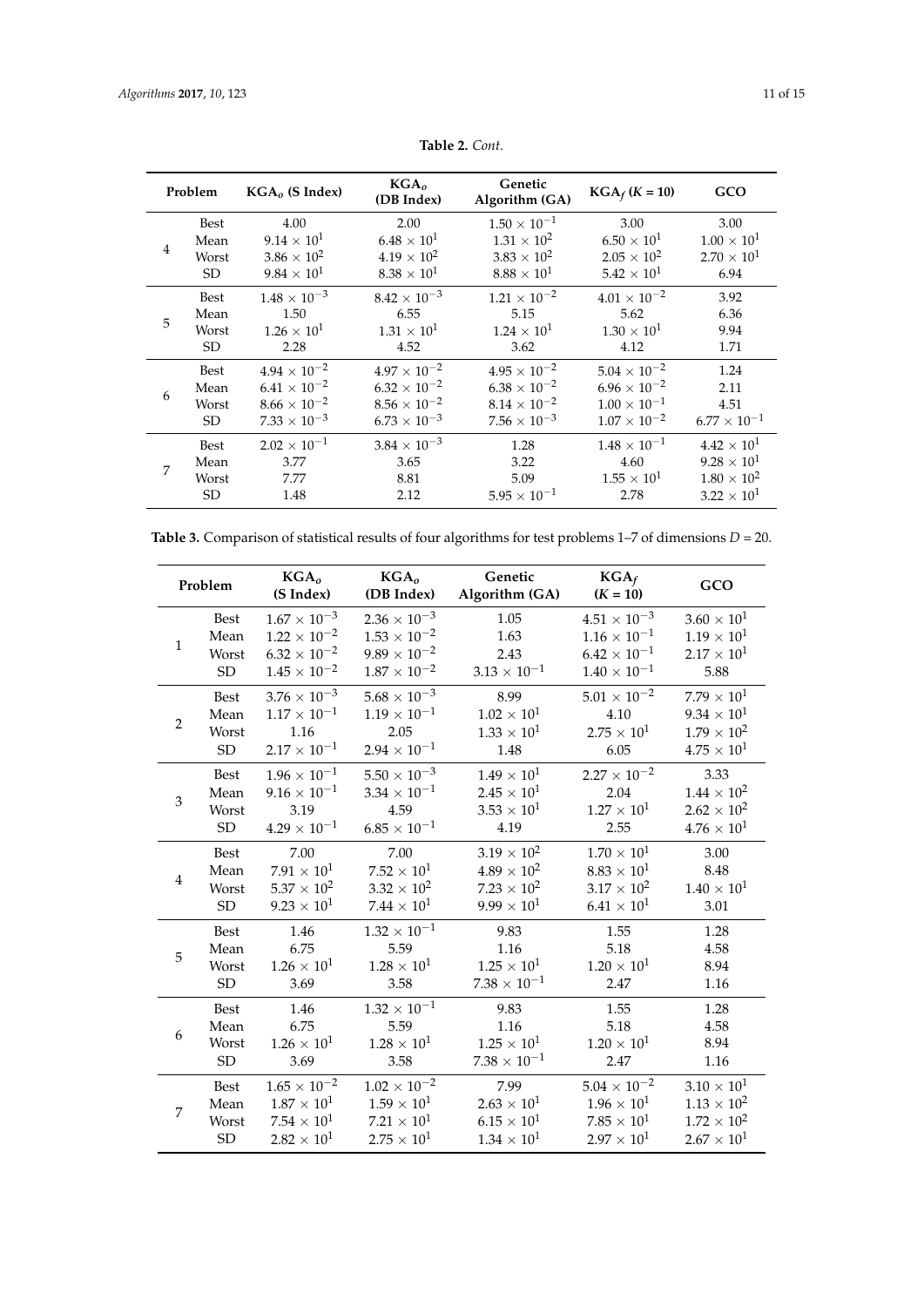The most frequently used statistical tests to determine significant differences between two computational intelligence algorithms are the *t*-test and Wilcoxon signed-ranks test [\[62\]](#page-14-8). The later is a non-parametric counterpart of the paired *t*-test, which ranks the differences in performances of two algorithms over each data set. In brief, the test omits the signs, and compares the ranks for the positive and the negative differences. The differences are ranked based on their absolute values and in case of ties average ranks are calculated.

A Wilcoxon test is used for pairwise comparisons between the following pairs of algorithms: KGA*<sup>o</sup>* (S index)-KGA*<sup>o</sup>* (DB index), KGA*<sup>o</sup>* (S index)-GA, KGA*<sup>o</sup>* (S index)-KGA*<sup>f</sup>* , KGA*o* (DB index)-GA, KGA*<sup>o</sup>* (DB index)-KGA*<sup>f</sup>* , GA-KGA*<sup>f</sup>* for test function seven (refer to Table [4\)](#page-11-1).

<span id="page-11-1"></span>As we can see, the *p*-values obtained by the paired Wilcoxon test indicate that the algorithms behave differently, since all *p*-values are less than the level of significance  $\alpha$  = 0.05.

| Comparison                      | $R^+$ | $R-$ | Alpha | z-Score | <i>p</i> -Value         |
|---------------------------------|-------|------|-------|---------|-------------------------|
| KGAo (S index)-KGAo (DB index)  | 307   | 968  | 0.05  | 3.190   | $1.421 \times 10^{-3}$  |
| $KGAo$ (S index)-GA             | 155   | 1120 | 0.05  | 4.658   | $3.198 \times 10^{-6}$  |
| $KGAo$ (S index)- $KGAf$        | 74    | 1201 | 0.05  | 5.440   | $5.339 \times 10^{-8}$  |
| $KGAo$ (DB index)-GA            | 451   | 824  | 0.05  | 3.800   | $4.181 \times 10^{-2}$  |
| $KGA_{o}$ (DB index)- $KGA_{f}$ | 134   | 1141 | 0.05  | 4.860   | $1.170 \times 10^{-6}$  |
| $GA-KGA$                        | 1275  | 0    | 0.05  | 6.154   | $7.557 \times 10^{-10}$ |

**Table 4.** *p*-Values for the Wilcoxon test in paired comparisons for test number 7.

### <span id="page-11-0"></span>**6. Conclusions and Future Work**

A *k*-means Genetic Selection (KGA) is proposed to solve multimodal function optimization problems. Two different versions of the KGA technique were presented: using a fixed number of clusters *K* (KGA*<sup>f</sup>* ) and via an optimal number *Kopt* (KGA*o*). In the latter, the optimal number of clusters is determined using two validity indexes: Silhouette and Davies–Bouldin. The KGA techniques are composed of four stages: clustering, membership phase, fitness scaling and selection. Clustering the population aids the search algorithm to preserve a selection pressure throughout the evolution. A membership probability number is assigned to each individual following the *k*-mean clustering phase. Fitness scaling converts the membership scores in a range suitable for the selection function which selects the parents of the next generation. The performance of each KGA technique (KGA*o*-S, KGA*o*-DB and KGA*<sup>f</sup>* ) is tested on seven benchmark problems for two separate dimensions of the search spaces  $D = 10$  and 20. Traditional GAs perform well on single optimum problems but fail to provide multiple solutions. By combining the strength of clustering analysis and genetic search, the proposed KGA techniques permit the evaluation of multimodal functions. The computational results reveal that the proposed selection process is superior to or competitive with the standard genetic algorithm for the problems considered.

In the current study, combining the strengths of evolutionary computation and data mining were limited to single-objective optimization problems. Future research could test the performance of KGA techniques in solving constrained optimization problems and/or multiobjective formulations [\[63\]](#page-14-9). The stability of the novel selection processes should also be considered in future work. It would be compelling to integrate the KGA processes in further population-based optimization algorithms such as particle swarm optimization (PSO) [\[64\]](#page-14-10), ant colony optimization (ACO) [\[65\]](#page-14-11) and firefly algorithm (FA) [\[66\]](#page-14-12). Lastly, larger-scale examples should be tested and further research on the impact of GA parameters (such as population size, probabilities of crossover and mutation) on the KGA process will be examined.

**Acknowledgments:** The authors greatly acknowledge the Fonds de Recherche Nature et Technologie (FRQNT), Université du Québec à Chicoutimi (UQAC), Anti-Icing Materials International Laboratory (AMIL), Laboratoire de recherche en énergie éolienne (LREE), École Doctorale des Sciences et de la Technologie (EDST), Lebanese University (LU) and the MMC team for their support.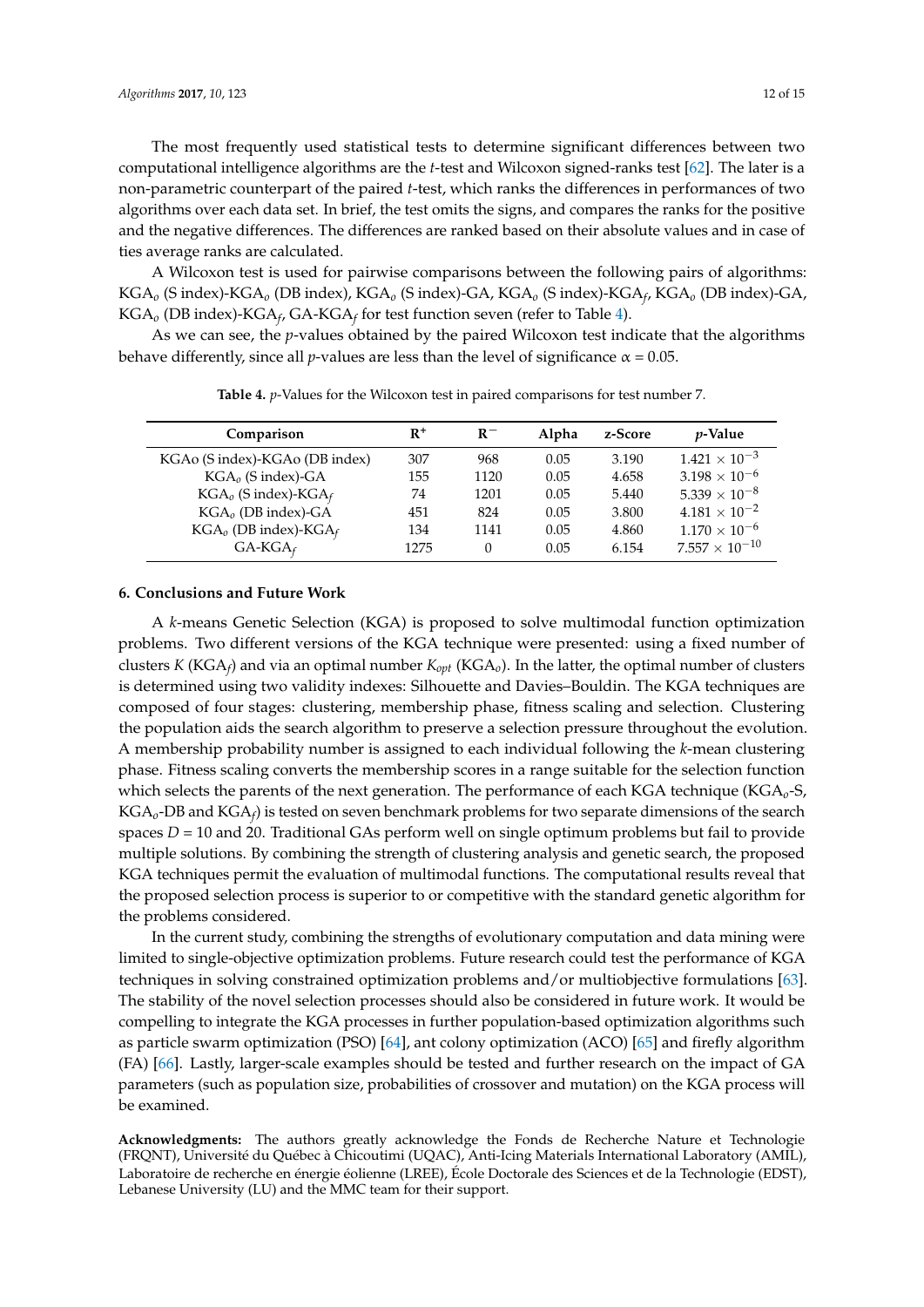**Author Contributions:** Adam Chehouri is responsible for the testing, validation and development of the algorithm under the supervision and guidance of Rafic Younes. The initial concept of the algorithm was proposed by Rafic Younes. Jean Perron, Adrian Ilinca and Jihan Khoder were scientific advisors. All of the authors contributed for the publication of this manuscript.

**Conflicts of Interest:** The authors declare no conflict of interest.

### **References**

- <span id="page-12-0"></span>1. Zhang, M.-X.; Zhang, B.; Zheng, Y.-J. Bio-Inspired Meta-Heuristics for Emergency Transportation Problems. *Algorithms* **2014**, *7*, 15–31. [\[CrossRef\]](http://dx.doi.org/10.3390/a7010015)
- <span id="page-12-1"></span>2. Fister, I.; Yang, X.-S.; Fister, I.; Brest, J.; Fister, D. A brief review of nature-inspired algorithms for optimization. *arXiv*, 2013.
- <span id="page-12-2"></span>3. Yang, X.-S. *Nature-Inspired Optimization Algorithms*; Elsevier: Amsterdam, The Netherlands, 2014.
- <span id="page-12-3"></span>4. Nelder, J.A.; Mead, R. A simplex method for function minimization. *Comput. J.* **1965**, *7*, 308–313. [\[CrossRef\]](http://dx.doi.org/10.1093/comjnl/7.4.308)
- <span id="page-12-4"></span>5. Hooke, R.; Jeeves, T.A. "Direct Search" Solution of Numerical and Statistical Problems. *J. ACM* **1961**, *8*, 212–229. [\[CrossRef\]](http://dx.doi.org/10.1145/321062.321069)
- <span id="page-12-5"></span>6. Li, Z.-Y.; Yi, J.-H.; Wang, G.-G. A new swarm intelligence approach for clustering based on krill herd with elitism strategy. *Algorithms* **2015**, *8*, 951–964. [\[CrossRef\]](http://dx.doi.org/10.3390/a8040951)
- <span id="page-12-6"></span>7. Krishna, K.; Murty, M.N. Genetic K-means algorithm. *IEEE Trans. Syst. Man Cybern. B Cybern.* **1999**, *29*, 433–439. [\[CrossRef\]](http://dx.doi.org/10.1109/3477.764879) [\[PubMed\]](http://www.ncbi.nlm.nih.gov/pubmed/18252317)
- <span id="page-12-7"></span>8. Wang, G.; Liu, Y.; Xiong, C. An optimization clustering algorithm based on texture feature fusion for color image segmentation. *Algorithms* **2015**, *8*, 234–247. [\[CrossRef\]](http://dx.doi.org/10.3390/a8020234)
- <span id="page-12-8"></span>9. Sarkar, M.; Yegnanarayana, B.; Khemani, D. A clustering algorithm using an evolutionary programming-based approach. *Pattern Recognit. Lett.* **1997**, *18*, 975–986. [\[CrossRef\]](http://dx.doi.org/10.1016/S0167-8655(97)00122-0)
- <span id="page-12-9"></span>10. Cura, T. A particle swarm optimization approach to clustering. *Expert Syst. Appl.* **2012**, *39*, 1582–1588. [\[CrossRef\]](http://dx.doi.org/10.1016/j.eswa.2011.07.123)
- 11. Das, S.; Abraham, A.; Konar, A. Automatic kernel clustering with a multi-elitist particle swarm optimization algorithm. *Pattern Recognit. Lett.* **2008**, *29*, 688–699. [\[CrossRef\]](http://dx.doi.org/10.1016/j.patrec.2007.12.002)
- <span id="page-12-10"></span>12. Yang, F.; Sun, T.; Zhang, C. An efficient hybrid data clustering method based on K-harmonic means and Particle Swarm Optimization. *Expert Syst. Appl.* **2009**, *36*, 9847–9852. [\[CrossRef\]](http://dx.doi.org/10.1016/j.eswa.2009.02.003)
- <span id="page-12-11"></span>13. Jiang, H.; Yi, S.; Li, J.; Yang, F.; Hu, X. Ant clustering algorithm with K-harmonic means clustering. *Expert Syst. Appl.* **2010**, *37*, 8679–8684. [\[CrossRef\]](http://dx.doi.org/10.1016/j.eswa.2010.06.061)
- <span id="page-12-12"></span>14. Shelokar, P.; Jayaraman, V.K.; Kulkarni, B.D. An ant colony approach for clustering. *Anal. Chim. Acta* **2004**, *509*, 187–195. [\[CrossRef\]](http://dx.doi.org/10.1016/j.aca.2003.12.032)
- <span id="page-12-13"></span>15. Zhang, C.; Ouyang, D.; Ning, J. An artificial bee colony approach for clustering. *Expert Syst. Appl.* **2010**, *37*, 4761–4767. [\[CrossRef\]](http://dx.doi.org/10.1016/j.eswa.2009.11.003)
- <span id="page-12-14"></span>16. Maulik, U.; Mukhopadhyay, A. Simulated annealing based automatic fuzzy clustering combined with ANN classification for analyzing microarray data. *Comput. Oper. Res.* **2010**, *37*, 1369–1380. [\[CrossRef\]](http://dx.doi.org/10.1016/j.cor.2009.02.025)
- <span id="page-12-15"></span>17. Selim, S.Z.; Alsultan, K. A simulated annealing algorithm for the clustering problem. *Pattern Recognit.* **1991**, *24*, 1003–1008. [\[CrossRef\]](http://dx.doi.org/10.1016/0031-3203(91)90097-O)
- <span id="page-12-16"></span>18. Sung, C.S.; Jin, H.W. A tabu-search-based heuristic for clustering. *Pattern Recognit.* **2000**, *33*, 849–858. [\[CrossRef\]](http://dx.doi.org/10.1016/S0031-3203(99)00090-4)
- <span id="page-12-17"></span>19. Hall, L.O.; Ozyurt, I.B.; Bezdek, J.C. Clustering with a genetically optimized approach. *IEEE Trans. Evolut. Comput.* **1999**, *3*, 103–112. [\[CrossRef\]](http://dx.doi.org/10.1109/4235.771164)
- 20. Cowgill, M.C.; Harvey, R.J.; Watson, L.T. A genetic algorithm approach to cluster analysis. *Comput. Math. Appl.* **1999**, *37*, 99–108. [\[CrossRef\]](http://dx.doi.org/10.1016/S0898-1221(99)00090-5)
- <span id="page-12-18"></span>21. Maulik, U.; Bandyopadhyay, S. Genetic algorithm-based clustering technique. *Pattern Recognit.* **2000**, *33*, 1455–1465. [\[CrossRef\]](http://dx.doi.org/10.1016/S0031-3203(99)00137-5)
- 22. Tseng, L.Y.; Yang, S.B. A genetic approach to the automatic clustering problem. *Pattern Recognit.* **2001**, *34*, 415–424. [\[CrossRef\]](http://dx.doi.org/10.1016/S0031-3203(00)00005-4)
- 23. Babu, G.P.; Murty, M.N. A near-optimal initial seed value selection in k-means means algorithm using a genetic algorithm. *Pattern Recognit. Lett.* **1993**, *14*, 763–769. [\[CrossRef\]](http://dx.doi.org/10.1016/0167-8655(93)90058-L)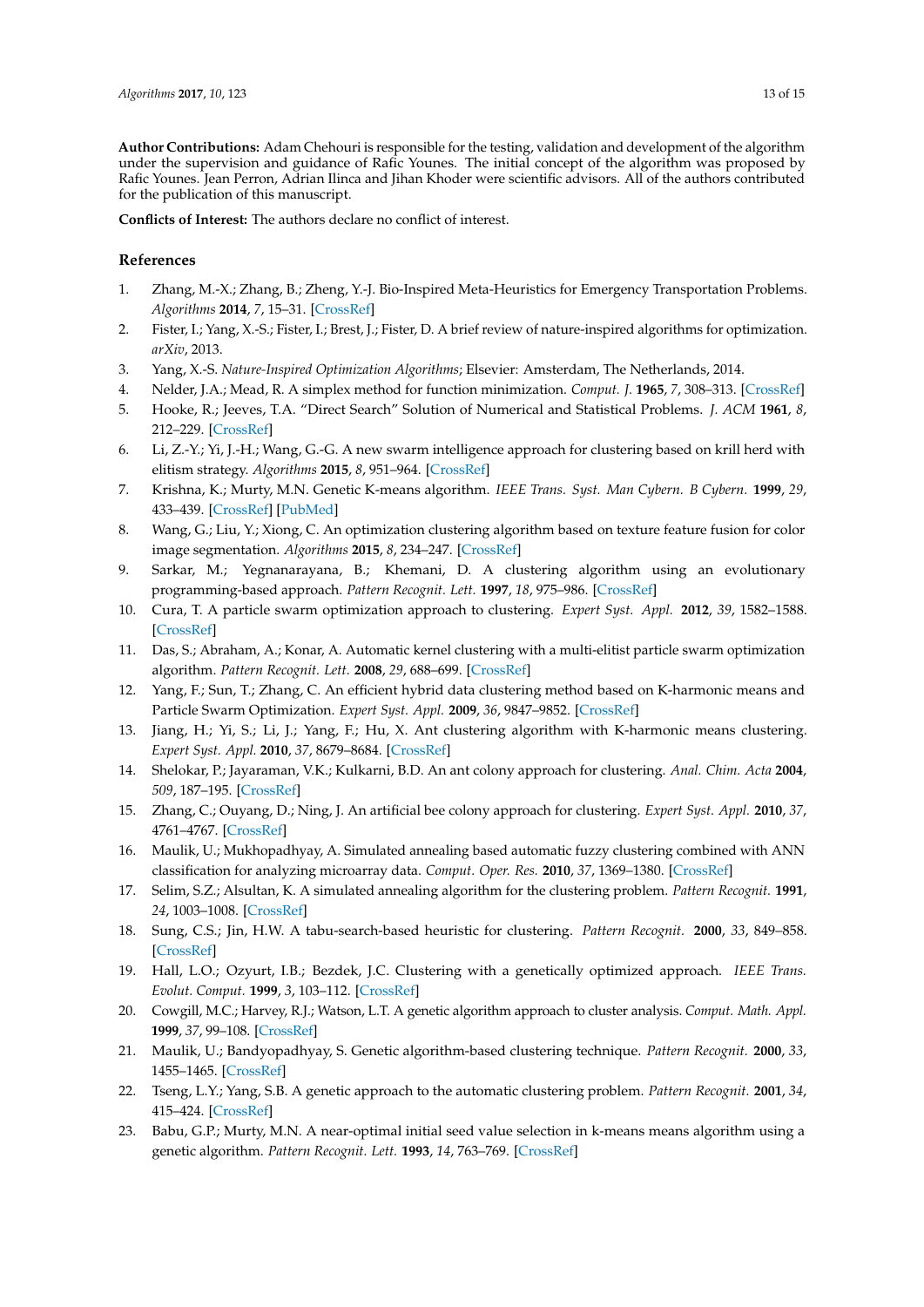- 24. Agustı, L.; Salcedo-Sanz, S.; Jiménez-Fernández, S.; Carro-Calvo, L.; Del Ser, J.; Portilla-Figueras, J.A. A new grouping genetic algorithm for clustering problems. *Expert Syst. Appl.* **2012**, *39*, 9695–9703. [\[CrossRef\]](http://dx.doi.org/10.1016/j.eswa.2012.02.149)
- 25. He, H.; Tan, Y. A two-stage genetic algorithm for automatic clustering. *Neurocomputing* **2012**, *81*, 49–59. [\[CrossRef\]](http://dx.doi.org/10.1016/j.neucom.2011.11.001)
- 26. Maulik, U.; Bandyopadhyay, S.; Mukhopadhyay, A. *Multiobjective Genetic Algorithms for Clustering: Applications in Data Mining and Bioinformatics*; Springer: Berlin, Germany, 2011.
- <span id="page-13-0"></span>27. Razavi, S.H.; Ebadati, E.O.M.; Asadi, S.; Kaur, H. An efficient grouping genetic algorithm for data clustering and big data analysis. In *Computational Intelligence for Big Data Analysis*; Springer: Berlin, Germany, 2015; pp. 119–142.
- <span id="page-13-1"></span>28. Krishnasamy, G.; Kulkarni, A.J.; Paramesran, R. A hybrid approach for data clustering based on modified cohort intelligence and K-means. *Expert Syst. Appl.* **2014**, *41*, 6009–6016. [\[CrossRef\]](http://dx.doi.org/10.1016/j.eswa.2014.03.021)
- <span id="page-13-2"></span>29. Popat, S.K.; Emmanuel, M. Review and comparative study of clustering techniques. *Int. J. Comput. Sci. Inf. Technol.* **2014**, *5*, 805–812.
- 30. Mann, A.K.; Kaur, N. Survey paper on clustering techniques. *Int. J. Sci. Eng. Technol. Res.* **2013**, *2*, 803–806.
- <span id="page-13-3"></span>31. Jain, A.K.; Maheswari, S. Survey of recent clustering techniques in data mining. *Int. J. Comput. Sci. Manag. Res.* **2012**, *3*, 72–78.
- <span id="page-13-4"></span>32. Latter, B. The island model of population differentiation: A general solution. *Genetics* **1973**, *73*, 147–157. [\[PubMed\]](http://www.ncbi.nlm.nih.gov/pubmed/4687659)
- <span id="page-13-5"></span>33. Qing, L.; Gang, W.; Zaiyue, Y.; Qiuping, W. Crowding clustering genetic algorithm for multimodal function optimization. *Appl. Soft Comput.* **2008**, *8*, 88–95. [\[CrossRef\]](http://dx.doi.org/10.1016/j.asoc.2006.10.014)
- <span id="page-13-6"></span>34. Sareni, B.; Krahenbuhl, L. Fitness sharing and niching methods revisited. *IEEE Trans. Evolut. Comput.* **1998**, *2*, 97–106. [\[CrossRef\]](http://dx.doi.org/10.1109/4235.735432)
- <span id="page-13-7"></span>35. Goldberg, D.E.; Richardson, J. Genetic algorithms with sharing for multimodal function optimization. In *Proceedings of the Second International Conference on Genetic Algorithms on Genetic Algorithms and their Applications, Nagoya, Japan, 20–22 May 1996*; Lawrence Erlbaum: Hillsdale, NJ, USA, 1987; pp. 41–49.
- <span id="page-13-8"></span>36. Pétrowski, A. A clearing procedure as a niching method for genetic algorithms. In Proceedings of the IEEE International Conference on Evolutionary Computation, Nagoya, Japan, 20–22 May 1996; pp. 798–803.
- <span id="page-13-9"></span>37. Gan, J.; Warwick, K. A genetic algorithm with dynamic niche clustering for multimodal function optimisation. In *Artificial Neural Nets and Genetic Algorithms*; Springer: Berlin, Germany, 1999; pp. 248–255.
- <span id="page-13-10"></span>38. Yang, S.; Li, C. A clustering particle swarm optimizer for locating and tracking multiple optima in dynamic environments. *IEEE Trans. Evolut. Comput.* **2010**, *14*, 959–974. [\[CrossRef\]](http://dx.doi.org/10.1109/TEVC.2010.2046667)
- 39. Blackwell, T.; Branke, J. Multi-swarm optimization in dynamic environments. In *Workshops on Applications of Evolutionary Computation*; Springer: Berlin, Germany, 2004; pp. 489–500.
- <span id="page-13-11"></span>40. Li, C.; Yang, S. A general framework of multipopulation methods with clustering in undetectable dynamic environments. *IEEE Trans. Evolut. Comput.* **2012**, *16*, 556–577. [\[CrossRef\]](http://dx.doi.org/10.1109/TEVC.2011.2169966)
- <span id="page-13-12"></span>41. Li, C.; Yang, S. A clustering particle swarm optimizer for dynamic optimization. In Proceedings of the IEEE Congress on Evolutionary Computation, Trondheim, Norway, 18–21 May 2009; pp. 439–446.
- <span id="page-13-13"></span>42. Kennedy, J. Stereotyping: Improving particle swarm performance with cluster analysis. In Proceedings of the IEEE Congress on Evolutionary Computation, La Jolla, CA, USA, 16–19 July 2000; pp. 1507–1512.
- <span id="page-13-14"></span>43. Agrawal, S.; Panigrahi, B.; Tiwari, M.K. Multiobjective particle swarm algorithm with fuzzy clustering for electrical power dispatch. *IEEE Trans. Evolut. Comput.* **2008**, *12*, 529–541. [\[CrossRef\]](http://dx.doi.org/10.1109/TEVC.2007.913121)
- <span id="page-13-15"></span>44. Zhang, J.; Chung, H.S.-H.; Lo, W.-L. Clustering-based adaptive crossover and mutation probabilities for genetic algorithms. *IEEE Trans. Evolut. Comput.* **2007**, *11*, 326–335. [\[CrossRef\]](http://dx.doi.org/10.1109/TEVC.2006.880727)
- <span id="page-13-16"></span>45. Zhang, X.; Tian, Y.; Cheng, R.; Jin, Y. A Decision Variable Clustering-Based Evolutionary Algorithm for Large-scale Many-objective Optimization. *IEEE Trans. Evolut. Comput.* **2016**. [\[CrossRef\]](http://dx.doi.org/10.1109/TEVC.2016.2600642)
- <span id="page-13-17"></span>46. Zhang, H.; Zhou, A.; Song, S.; Zhang, Q.; Gao, X.-Z.; Zhang, J. A self-organizing multiobjective evolutionary algorithm. *IEEE Trans. Evolut. Comput.* **2016**, *20*, 792–806. [\[CrossRef\]](http://dx.doi.org/10.1109/TEVC.2016.2521868)
- <span id="page-13-18"></span>47. Vattani, A. The Hardness of K-Means Clustering in the Plane. 2009. Available online: [https://cseweb.ucsd.](https://cseweb.ucsd.edu/~avattani/papers/kmeans_hardness.pdf) [edu/~avattani/papers/kmeans\\_hardness.pdf](https://cseweb.ucsd.edu/~avattani/papers/kmeans_hardness.pdf) (accessed on 1 November 2017).
- <span id="page-13-19"></span>48. Holland, J.H. *Adaptation in Natural and Artificial Systems: An Introductory Analysis with Applications to Biology, Control, and Artificial Intelligence*; U Michigan Press: Ann Arbor, MI, USA, 1975.
- <span id="page-13-20"></span>49. Jain, A.K. Data clustering: 50 years beyond K-means. *Pattern Recognit. Lett.* **2010**, *31*, 651–666. [\[CrossRef\]](http://dx.doi.org/10.1016/j.patrec.2009.09.011)
- 50. Aggarwal, C.C.; Reddy, C.K. *Data Clustering: Algorithms and Applications*; CRC Press: Boca Raton, FL, USA, 2013.